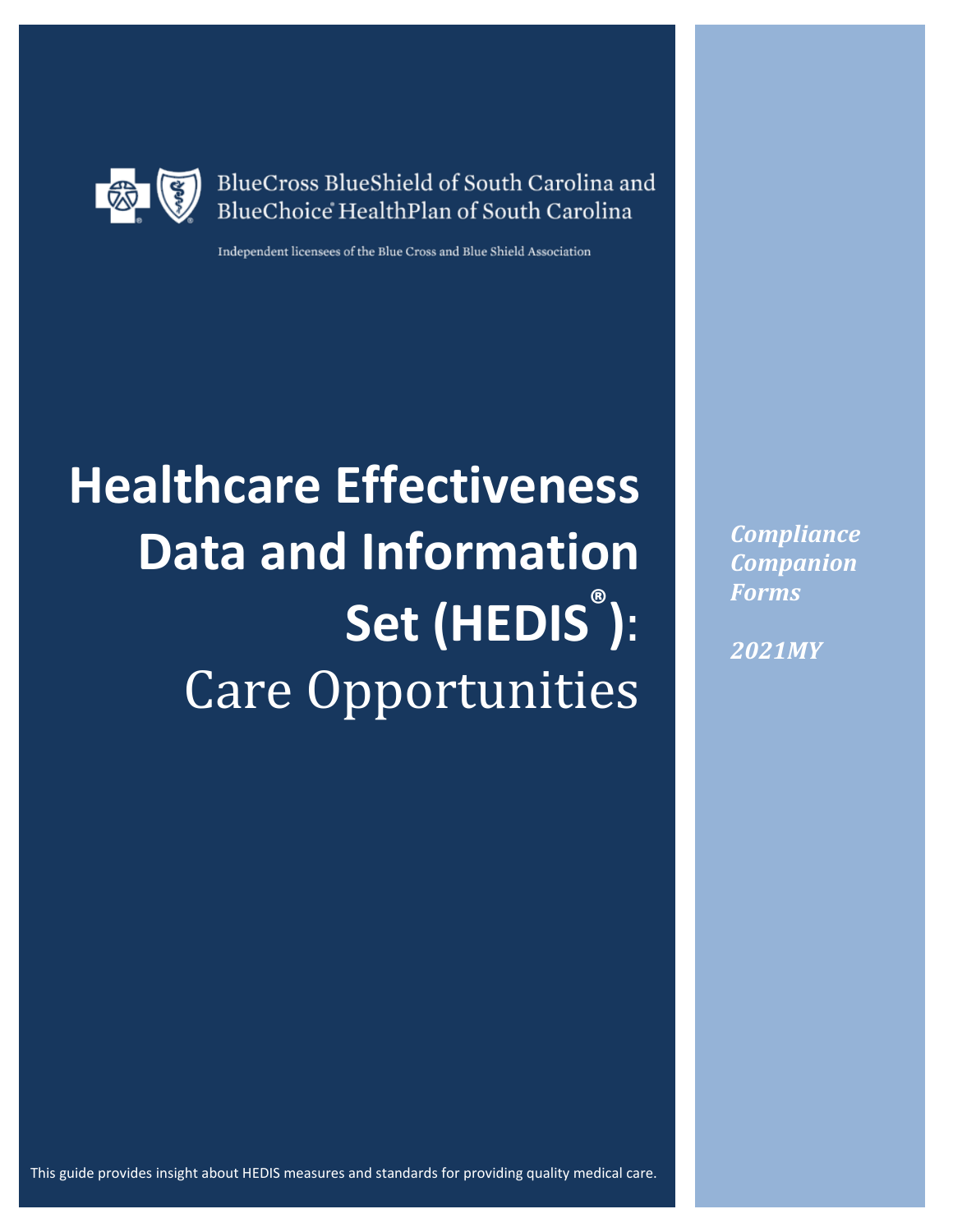Our Compliance Companion forms allow you to communicate with us about the completion of services we may not have received on a claim. There is a form for all measures on your Care Opportunities report, as long as the measure is eligible for medical record submission. All forms begin by briefly explaining the measure. The forms then provide areas for communicating compliance or exclusion information relevant to the measure. You only need to send the compliance or exclusion pages, along with a cover sheet, back to us at the fax number or email address on the bottom of the form. An example form and how to complete it are shown below.

| Please fill out your practice<br>information here so we can<br>identify who rendered the service. | <b>BlueCross BlueShield of South Carolina and</b>                                                               |
|---------------------------------------------------------------------------------------------------|-----------------------------------------------------------------------------------------------------------------|
| Practice Name:                                                                                    | BlueChoice' HealthPlan of South Carolina<br>Independent licensees of the Blue Cross and Blue Shield Association |
| Practice Tax ID:                                                                                  |                                                                                                                 |
| <b>Practice Address:</b>                                                                          |                                                                                                                 |

#### **BCS: Breast Cancer Screening**

#### Compliance Form

Use this form to let us know about any care opportunities you may have closed for this measure. Doing so allows us to:

- . Reduce the number of record requests you receive during the annual HEDIS effectiveness of careaudit.
- · Target our educational outreach to members who need preventive or health services.

| Please complete this form.                                                                                                                                                                                                                 |                                                                                                                                                                                             |
|--------------------------------------------------------------------------------------------------------------------------------------------------------------------------------------------------------------------------------------------|---------------------------------------------------------------------------------------------------------------------------------------------------------------------------------------------|
| <b>Member Information</b><br>ID Card Number: ____________________________<br>Date of Birth: _________________________________                                                                                                              | Completing the<br>information in this box is<br>critical so we can<br>accurately identify the<br>member.                                                                                    |
| <b>Compliance Information</b><br>Mammogram date: ________________________(Current year, previous year or on or after Oct. 1 of two years before)                                                                                           | This section will be<br>different on each form.                                                                                                                                             |
| <b>Exclusion Information</b><br>Date of bilateral mastectomy: New York Channels and the control of the control of<br>OR                                                                                                                    | Here, you will enter the<br>information necessary for<br>making members<br>compliant or excluding                                                                                           |
| Date of left-sided mastectomy: AND                                                                                                                                                                                                         | them from the measure.                                                                                                                                                                      |
| <b>Provider Certification</b><br>This document contains a true and accurate account of the services rendered to this patient and constitutes part<br>of the legal health record.<br>A provider signature stamp is an acceptable signature. | This signature line is very<br>important. It needs to be<br>filled out on each form. A<br>physical signature, an<br>electronic signature or a<br>provider signature stamp<br>is acceptable. |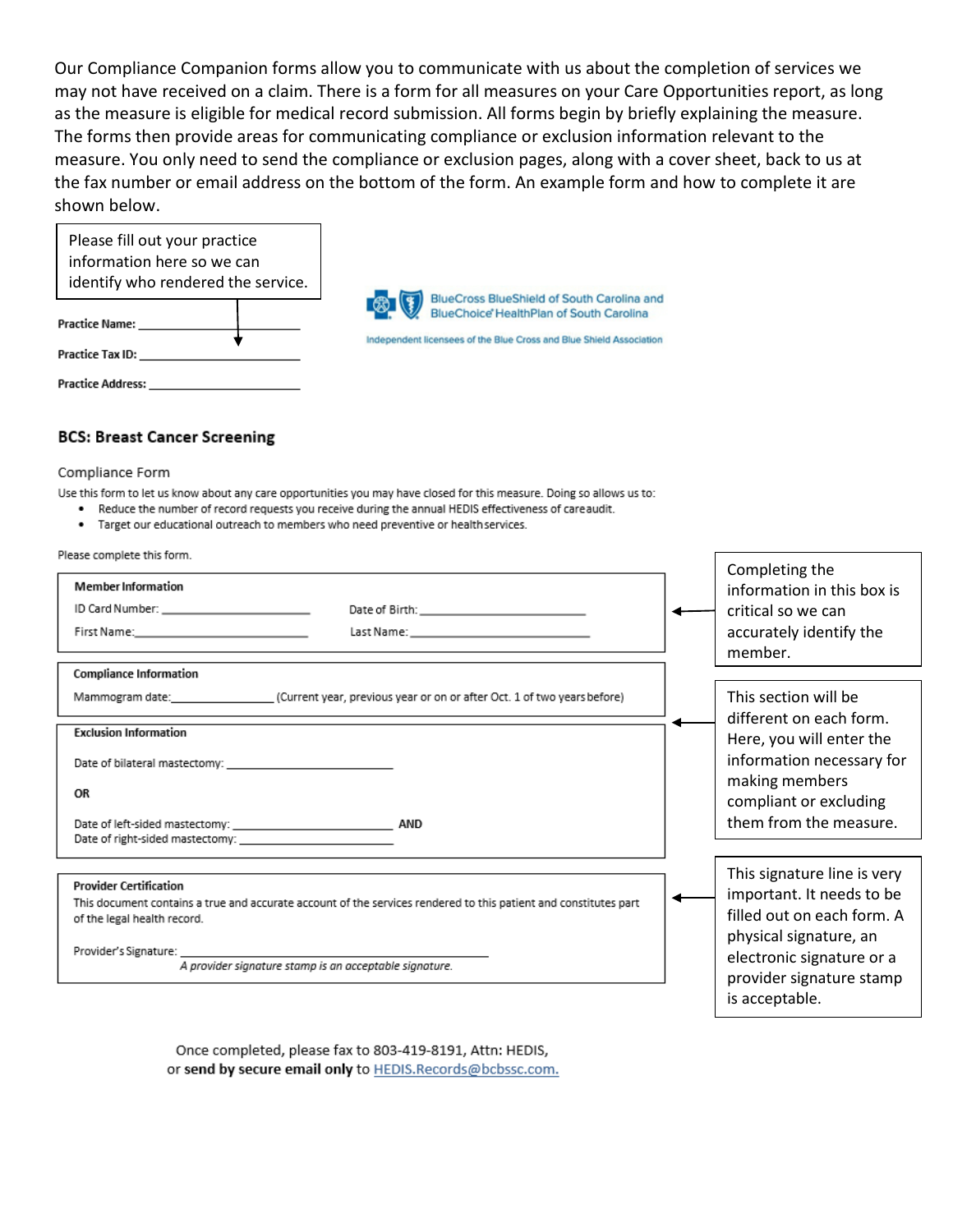# **Whom to Contact**

If you have any questions about HEDIS, we can help you. The Quality Improvement team is available to provide you with care opportunity reports, conduct on-site medical record reviews and offer clinical feedback.

If you have questions about your report, please contact your assigned Quality Navigator. If your contact person is not available and you need immediate assistance, please reach out to:

*HEDIS Projects & Planning Compliance & Quality Improvement*  Fax: 803-419-8191 Email: [Navigator@bcbssc.com](mailto:Navigator@bcbssc.com)

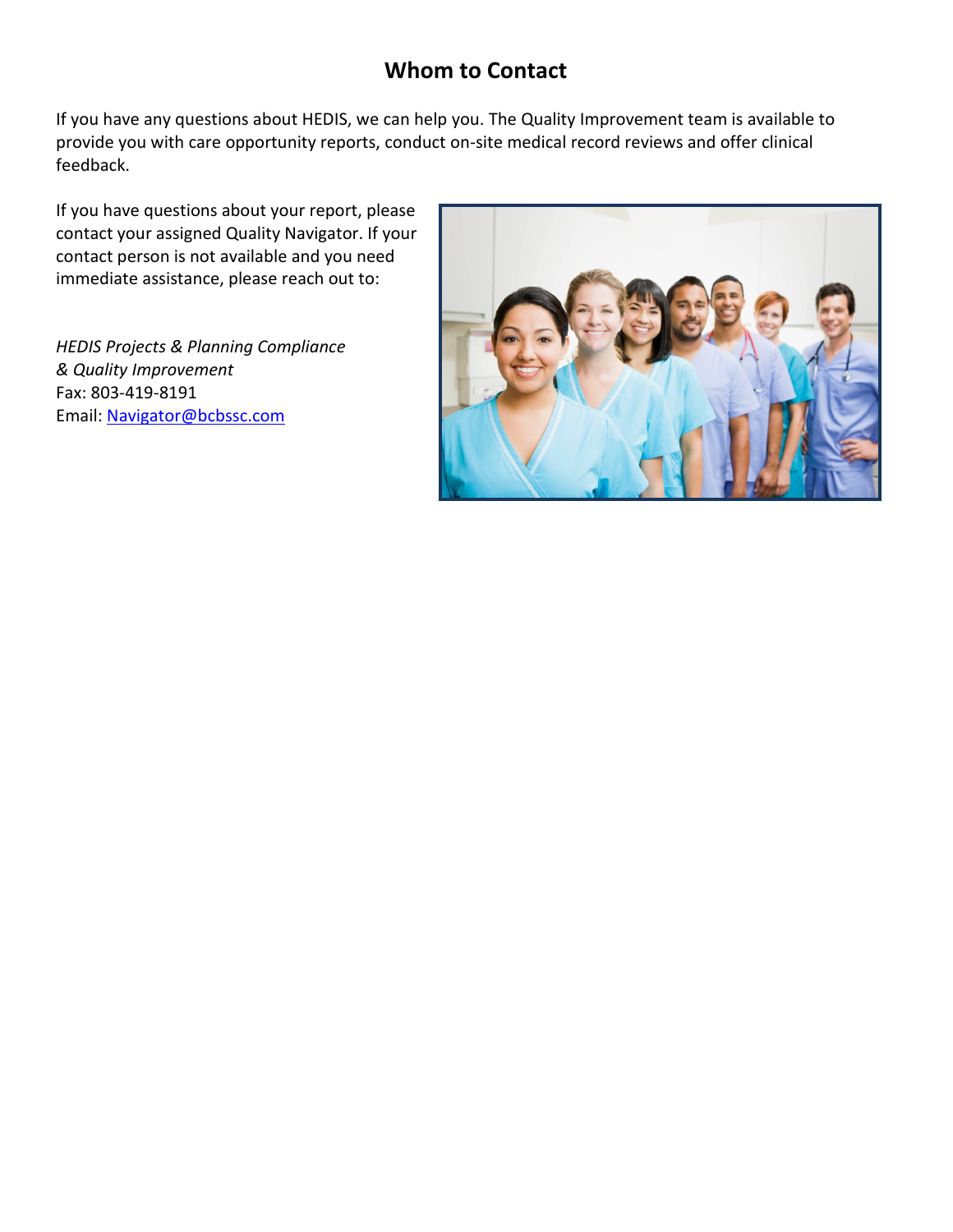

BlueCross BlueShield of South Carolina and<br>BlueChoice' HealthPlan of South Carolina

Independent licensees of the Blue Cross and Blue Shield Association

# **Compliance Forms**

*Please note the codes listed herein will result in the closure of an identified care opportunity. This is not a guarantee of benefits or payment. Benefits are always subject to the terms and limitations of the plan. No employee of BlueCross BlueShield of South Carolina or BlueChoice HealthPlan has authority to enlarge or expand the terms of the plan. The availability of benefits depends on the patient's coverage and the existence of a contract for plan benefits as of the date of service. A loss of coverage, as well as contract termination, can occur automatically under certain circumstances. Benefits will not be available if such circumstances occur.*

*Please verify eligibility and benefits before providing services. You can do this by using our secure provider portal, My Insurance Manager®, available at [www.SouthCarolinaBlues.com o](http://www.southcarolinablues.com/)r at [www.BlueChoiceSC.com.](http://www.bluechoicesc.com/)*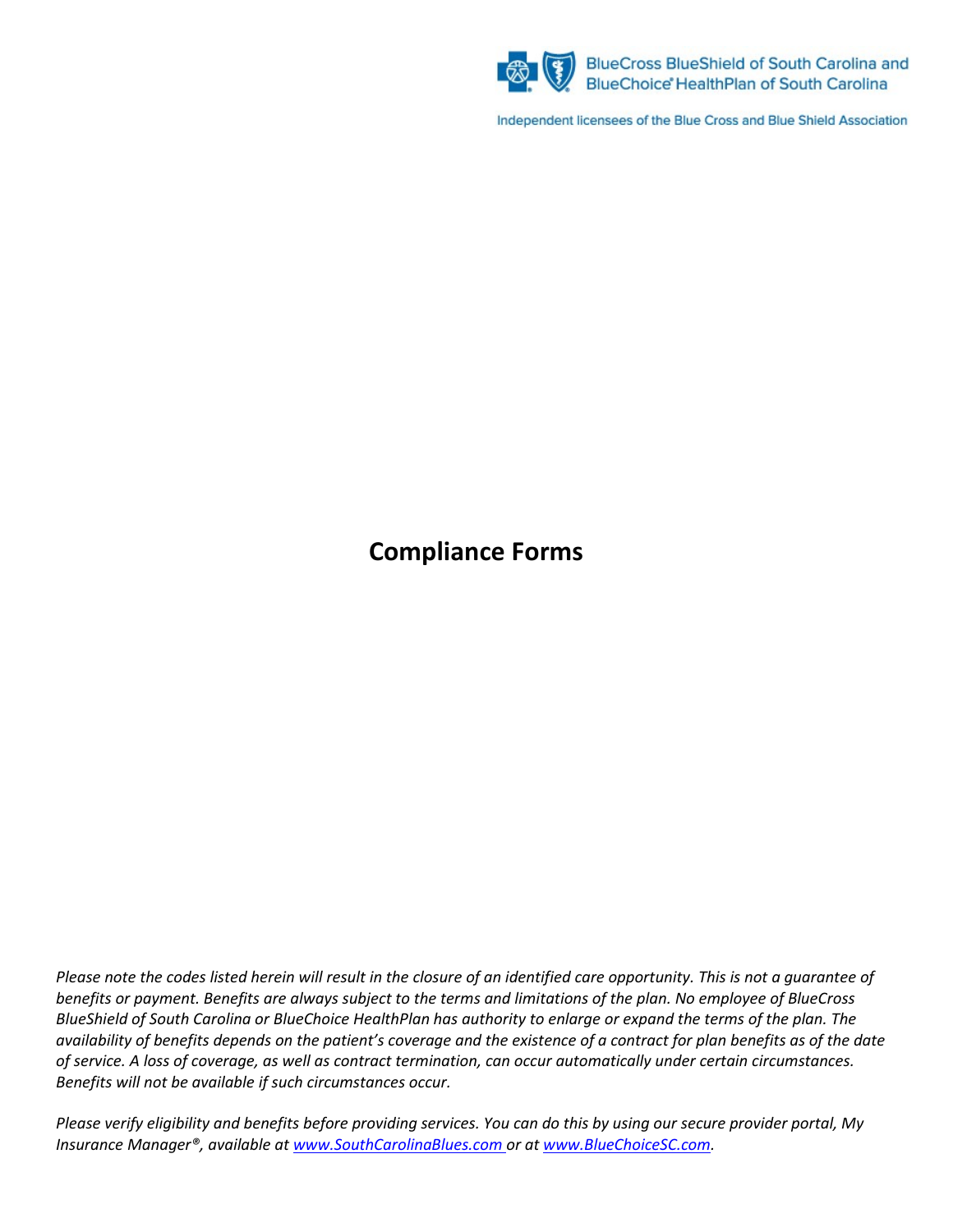| <b>Practice Name:</b>    |                                                                                                                                         |
|--------------------------|-----------------------------------------------------------------------------------------------------------------------------------------|
| <b>Practice Tax ID:</b>  | BlueCross BlueShield of South Carolina and<br>BlueChoice HealthPlan of South Carolina<br><b>BlueChoice HealthPlan of South Carolina</b> |
| <b>Practice Address:</b> | Independent licensees of the Blue Cross and Blue Shield Association                                                                     |

# **Hospice or Palliative Care All-Measure Exclusion**

#### Exclusion Form

Use this form to let us know we may need to exclude a member from all measures due to hospice or palliative care in the measurement year. Doing so allows us to:

- Reduce the number of record requests you receive during the annual HEDIS Effectiveness of Care audit.
- Target our educational outreach to members who need preventive or health services.

Please complete this form.

| <b>Member Information</b>                                             |  |
|-----------------------------------------------------------------------|--|
|                                                                       |  |
|                                                                       |  |
|                                                                       |  |
| <b>Exclusion Information</b>                                          |  |
| Date member entered hospice care: (Current Year Only)                 |  |
| <b>OR</b>                                                             |  |
| Date member received end-of-life palliative care: (Current Year Only) |  |
|                                                                       |  |

#### **Provider Certification**

This document contains a true and accurate account of the services rendered to this patient and constitutes part of the legal health record.

Provider's Signature:

*A provider signature stamp is an acceptable signature.*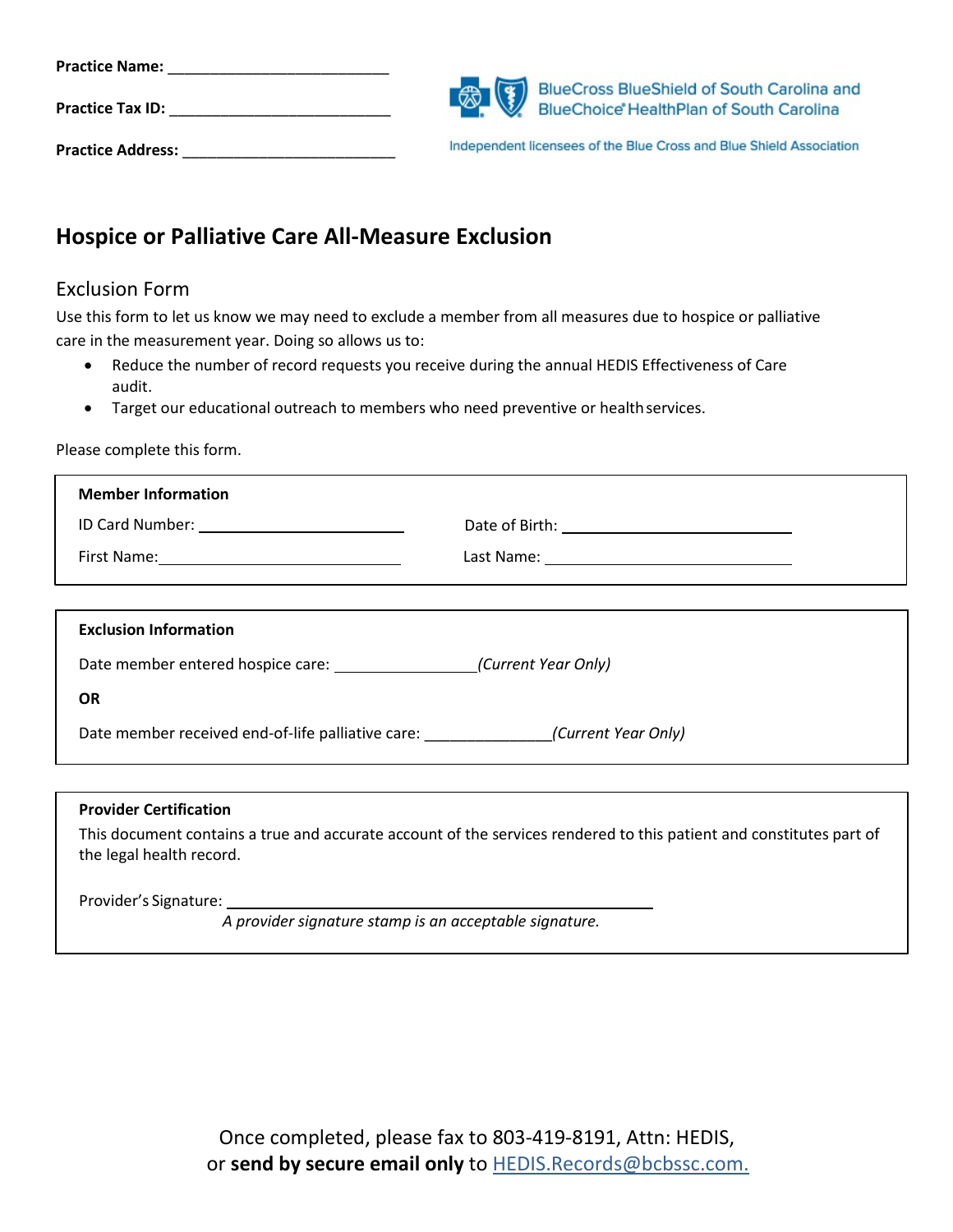| <b>Practice Name:</b>    | (3) | <b>BlueCross BlueShield of South Carolina and</b><br>BlueChoice' HealthPlan of South Carolina |
|--------------------------|-----|-----------------------------------------------------------------------------------------------|
| <b>Practice Tax ID:</b>  |     | Independent licensees of the Blue Cross and Blue Shield Association                           |
| <b>Practice Address:</b> |     |                                                                                               |

## **AMO: Annual Monitoring for Persons on Long-Term Opioid Therapy**

#### Compliance Form

Use this form to let us know about any care opportunities you may have closed for this measure. Doing so allows us to:

- Reduce the number of record requests you receive during the annual HEDIS Effectiveness of Care effectiveness of careaudit.
- Target our educational outreach to members who need preventive or health services.

Please complete this form.

| <b>Member Information</b> |                |
|---------------------------|----------------|
| ID Card Number:           | Date of Birth: |
| First Name:               | Last Name:     |

| Indicate at least one of the following drug screens/tests from the following targeted drug classes: |                        |                     |
|-----------------------------------------------------------------------------------------------------|------------------------|---------------------|
| $\Box$ Amphetamines                                                                                 | Cocaine<br>П           |                     |
| <b>Barbiturates</b>                                                                                 | $\Box$ Opiates/opioids |                     |
| Benzodiazepines                                                                                     |                        |                     |
| $\Box$ Cannabinoids                                                                                 |                        |                     |
| Date(s) of screens/tests:<br>**Please list all known drug screen/test dates for the current year**  |                        | (Current year only) |

#### **Provider Certification**

This document contains a true and accurate account of the services rendered to this patient and constitutes part of the legal health record.

Provider's Signature:

*A provider signature stamp is an acceptable signature.*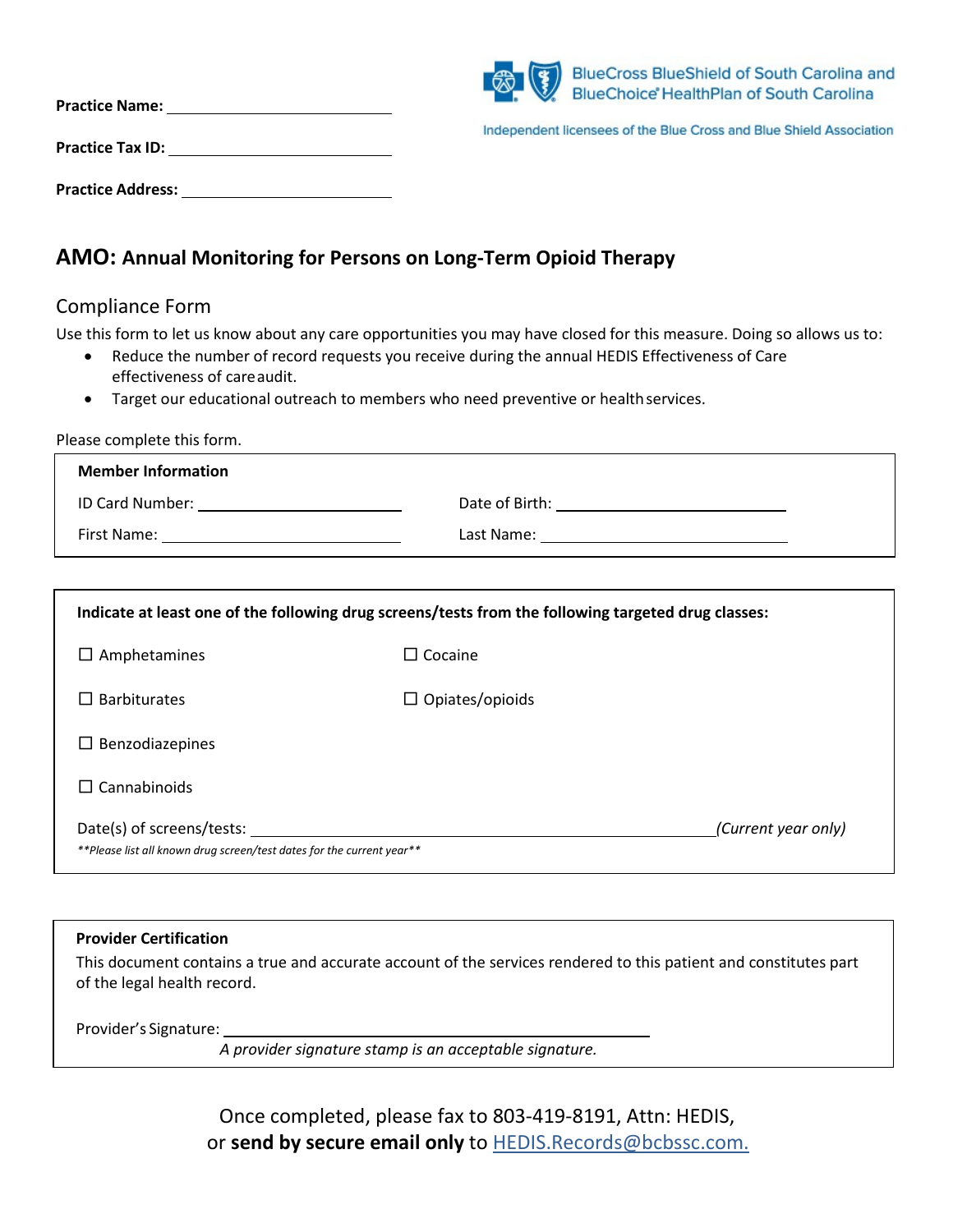|                          | (8) | <b>BlueCross BlueShield of South Carolina and</b><br><b>BlueChoice' HealthPlan of South Carolina</b> |
|--------------------------|-----|------------------------------------------------------------------------------------------------------|
| <b>Practice Name:</b>    |     | Independent licensees of the Blue Cross and Blue Shield Association                                  |
| <b>Practice Tax ID:</b>  |     |                                                                                                      |
| <b>Practice Address:</b> |     |                                                                                                      |

## **BCS: Breast Cancer Screening**

## Compliance Form

Use this form to let us know about any care opportunities you may have closed for this measure. Doing so allows us to:

- Reduce the number of record requests you receive during the annual HEDIS effectiveness of careaudit.
- Target our educational outreach to members who need preventive or healthservices.

Please complete this form.

| <b>Member Information</b>     |                                                                                                                  |  |
|-------------------------------|------------------------------------------------------------------------------------------------------------------|--|
|                               |                                                                                                                  |  |
|                               |                                                                                                                  |  |
|                               |                                                                                                                  |  |
| <b>Compliance Information</b> |                                                                                                                  |  |
|                               | Mammogram date: [10] (Current year, previous year, OR on or after Oct. 1 of two years prior to current year)     |  |
| <b>Exclusion Information</b>  |                                                                                                                  |  |
|                               |                                                                                                                  |  |
| <b>OR</b>                     |                                                                                                                  |  |
|                               |                                                                                                                  |  |
|                               |                                                                                                                  |  |
|                               |                                                                                                                  |  |
| <b>Provider Certification</b> |                                                                                                                  |  |
| of the legal health record.   | This document contains a true and accurate account of the services rendered to this patient and constitutes part |  |

Provider's Signature:

*A provider signature stamp is an acceptable signature.*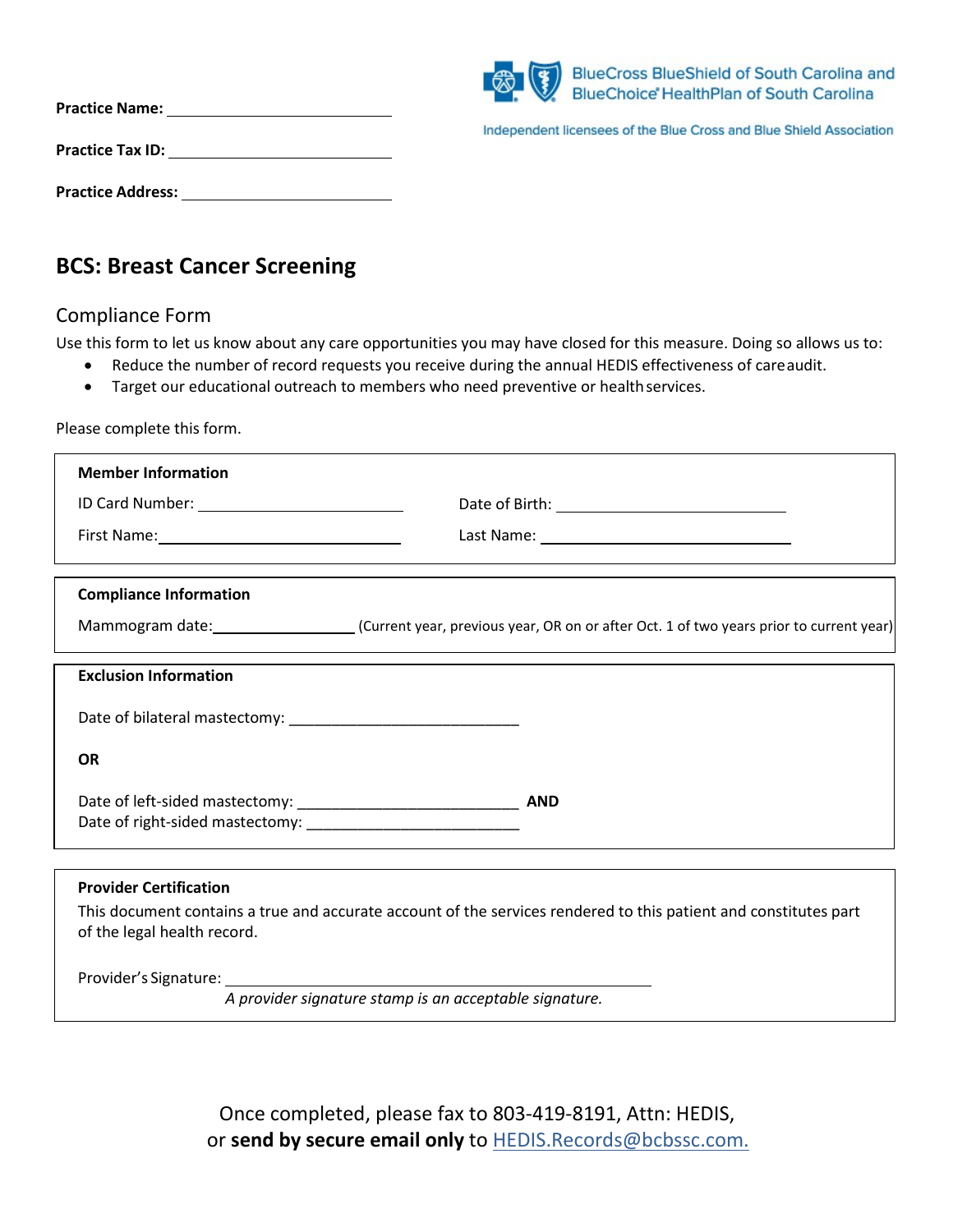|                          | (8) | <b>BlueCross BlueShield of South Carolina and</b><br>BlueChoice' HealthPlan of South Carolina |
|--------------------------|-----|-----------------------------------------------------------------------------------------------|
| <b>Practice Name:</b>    |     | Independent licensees of the Blue Cross and Blue Shield Association                           |
| <b>Practice Tax ID:</b>  |     |                                                                                               |
| <b>Practice Address:</b> |     |                                                                                               |

# **CBP: Controlling High Blood Pressure**

## Compliance Form

Use this form to let us know about any care opportunities you may have closed for this measure. Doing so allows us to:

- Reduce the number of record requests you receive during the annual HEDIS Effectiveness of Careaudit.
- Target our educational outreach to members who need preventive or health services.

Please complete this form.

| <b>Member Information</b>                                              |                                                                                             |
|------------------------------------------------------------------------|---------------------------------------------------------------------------------------------|
|                                                                        |                                                                                             |
|                                                                        |                                                                                             |
|                                                                        |                                                                                             |
| <b>Compliance Information</b>                                          |                                                                                             |
| Systolic reading: ______________________                               | Date of Service: ________________                                                           |
| Diastolic reading: _____________________                               | Date of Service: ________________                                                           |
| (Must be the last recorded blood pressure reading of the current year) |                                                                                             |
|                                                                        |                                                                                             |
|                                                                        | Exclusion Information – You must check at least one box and enter a date for consideration. |
| $\Box$ Kidney transplant*                                              | $\Box$ Pregnancy (During the current year only)                                             |
| $\Box$ End-stage renal disease*                                        |                                                                                             |
| $\Box$ Dialysis*                                                       |                                                                                             |
| $\Box$ Nephrectomy*                                                    |                                                                                             |
| *Any time during the member's history                                  |                                                                                             |
| through Dec. 31 of the current year                                    |                                                                                             |
|                                                                        |                                                                                             |

#### **Provider Certification**

This document contains a true and accurate account of the services rendered to this patient and constitutes part of the legal health record.

Provider's Signature:

*A provider signature stamp is an acceptable signature.*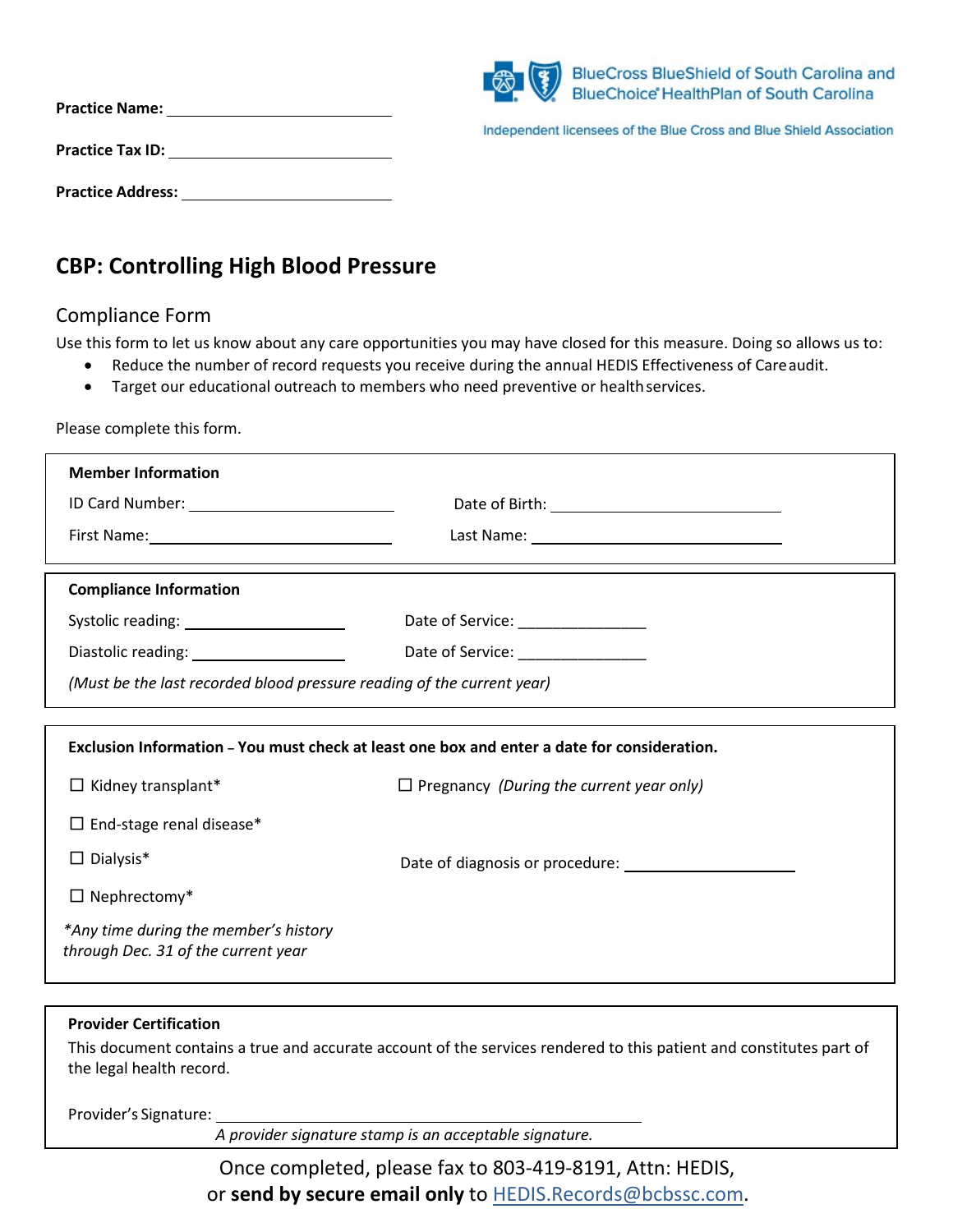| <b>Practice Name:</b>    |                                                                                       |
|--------------------------|---------------------------------------------------------------------------------------|
| <b>Practice Tax ID:</b>  | BlueCross BlueShield of South Carolina and<br>BlueChoice HealthPlan of South Carolina |
| <b>Practice Address:</b> | Independent licensees of the Blue Cross and Blue Shield Association                   |

# **CCS: Cervical Cancer Screening**

## Compliance Form

Use this form to let us know about any care opportunities you may have closed for this measure. Doing so allows us to:

- Reduce the number of record requests you receive during the annual HEDIS Effectiveness of Care audit.
- Target our educational outreach to members who need preventive or health services.

Please complete this form. D*o* not count cervical biopsies, because they are not a primary method of cervical cancer screening.

| <b>Member Information</b>              |                                                                        |
|----------------------------------------|------------------------------------------------------------------------|
|                                        |                                                                        |
|                                        |                                                                        |
|                                        |                                                                        |
| <b>Compliance Information</b>          |                                                                        |
| Pap (cervical cytology) test date:     | Results: (Current year or the previous two years for ages 21 - 64.)    |
|                                        |                                                                        |
| HPV (Human Papilloma Virus) test date: | Results: $(Current year or the previous four years for ages 30 - 64.)$ |
|                                        |                                                                        |

#### **Exclusion Information**

Date of hysterectomy/cervical absence:

*You are certifying the hysterectomy was "complete," "total" or "radical," OR no cervix is present.* 

#### **Provider Certification**

This document contains a true and accurate account of the services rendered to this patient and constitutes part of the legal health record.

Provider's Signature:

*A provider signature stamp is an acceptable signature.*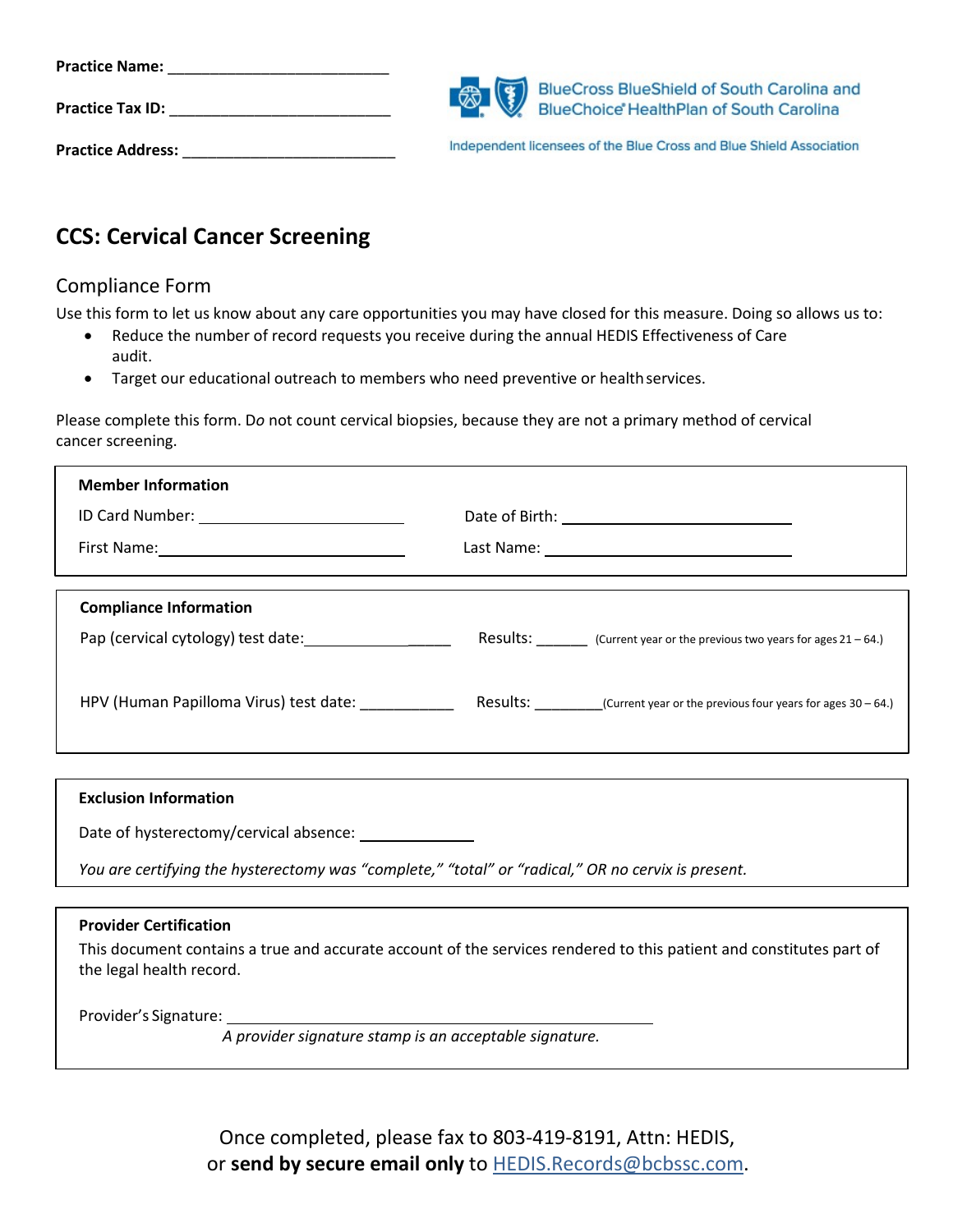| <b>Practice Name:</b>    | BlueCross BlueShield of South Carolina and<br>BlueChoice HealthPlan of South Carolina |
|--------------------------|---------------------------------------------------------------------------------------|
| <b>Practice Tax ID:</b>  | Independent licensees of the Blue Cross and Blue Shield Association                   |
| <b>Practice Address:</b> |                                                                                       |

# **CDC: Comprehensive Diabetes Care**

## Compliance Form – Page 1 of 2

Use this form to let us know about any care opportunities you may have closed for this measure. Doing so allows us to:

- Reduce the number of record requests you receive during the annual HEDIS Effectiveness of Care audit.
- Target our educational outreach to members who need preventive or healthservices.

Please complete this form.

| <b>Member Information</b>                                                                                      |                                                                                                                     |  |
|----------------------------------------------------------------------------------------------------------------|---------------------------------------------------------------------------------------------------------------------|--|
|                                                                                                                |                                                                                                                     |  |
|                                                                                                                | Last Name: ___________________________________                                                                      |  |
|                                                                                                                |                                                                                                                     |  |
| <b>HbA1c Testing</b>                                                                                           |                                                                                                                     |  |
|                                                                                                                | HbA1C testing date: __________________(Must be the last recorded A1C of the current year)                           |  |
| HbA1C test result: _______________________                                                                     | <u> 1980 - Jan Barnett, fransk politiker (d. 1980)</u>                                                              |  |
|                                                                                                                |                                                                                                                     |  |
| <b>Monitoring for Nephropathy</b>                                                                              |                                                                                                                     |  |
|                                                                                                                | Urine test for albumin or protein date: ________________________(Current year only) Result: __________________      |  |
| <b>OR</b> Nephrologist visit date: (Current year only)                                                         |                                                                                                                     |  |
|                                                                                                                |                                                                                                                     |  |
| <b>OR Known Conditions</b>                                                                                     |                                                                                                                     |  |
| $\Box$ CKD                                                                                                     |                                                                                                                     |  |
| $\square$ ESRD                                                                                                 | Diagnosis date: (Current year only)                                                                                 |  |
| $\Box$ Kidney transplant                                                                                       |                                                                                                                     |  |
| <b>Provider Certification</b>                                                                                  |                                                                                                                     |  |
|                                                                                                                | This document contains a true and accurate account of the services rendered to this patient and constitutes part of |  |
| the legal health record.                                                                                       |                                                                                                                     |  |
| Provider's Signature: The control of the control of the control of the control of the control of the control o |                                                                                                                     |  |
|                                                                                                                | A provider signature stamp is an acceptable signature.                                                              |  |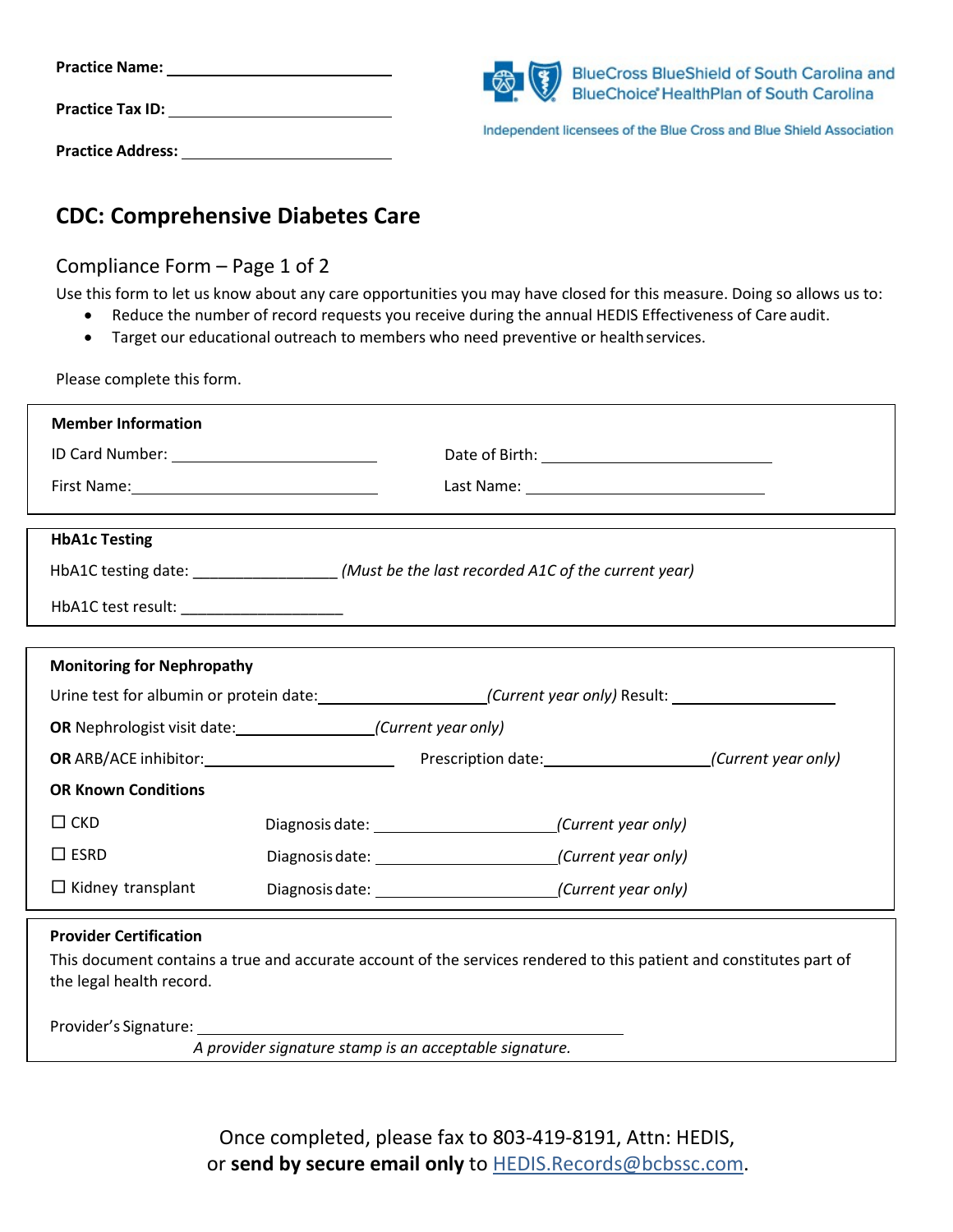| <b>Practice Name:</b>    | BlueCross BlueShield of South Carolina and<br>BlueChoice HealthPlan of South Carolina |
|--------------------------|---------------------------------------------------------------------------------------|
| <b>Practice Tax ID:</b>  | Independent licensees of the Blue Cross and Blue Shield Association                   |
| <b>Practice Address:</b> |                                                                                       |

# **CDC: Comprehensive Diabetes Care**

## Compliance Form – Page 2 of 2

Use this form to let us know about any care opportunities you may have closed for this measure. Doing so allows us to:

- Reduce the number of record requests you receive during the annual HEDIS Effectiveness of Careaudit.
- Target our educational outreach to members who need preventive or healthservices.

Please complete this form.

| <b>Member Information</b>                                      |                                                                                           |  |
|----------------------------------------------------------------|-------------------------------------------------------------------------------------------|--|
|                                                                |                                                                                           |  |
|                                                                |                                                                                           |  |
|                                                                |                                                                                           |  |
| <b>Diabetic Retinal Eye Exam</b>                               |                                                                                           |  |
| Date of funduscopic, retinal or dilated exam:<br>1)            | (Current year only unless negative for retinopathy in the prior year, as indicated below) |  |
| <b>AND</b><br>2)                                               |                                                                                           |  |
| Retinopathy found:<br>$\square$ Yes                            |                                                                                           |  |
| п<br>No                                                        |                                                                                           |  |
| Unknown<br>П                                                   |                                                                                           |  |
| <b>AND</b>                                                     |                                                                                           |  |
| 3)                                                             | Diabetic retinal screening read or performed by (select one):                             |  |
| $\Box$ Optometrist                                             |                                                                                           |  |
| Ophthalmologist<br>$\Box$<br>Artificial intelligence<br>$\Box$ |                                                                                           |  |
|                                                                |                                                                                           |  |
| $-OR-$                                                         |                                                                                           |  |
| 1)                                                             | Date of bilateral eye enucleation noted in medical record: _____________________          |  |
|                                                                |                                                                                           |  |

#### **Provider Certification**

This document contains a true and accurate account of the services rendered to this patient and constitutes part of the legal health record.

Provider's Signature:

*A provider signature stamp is an acceptable signature.*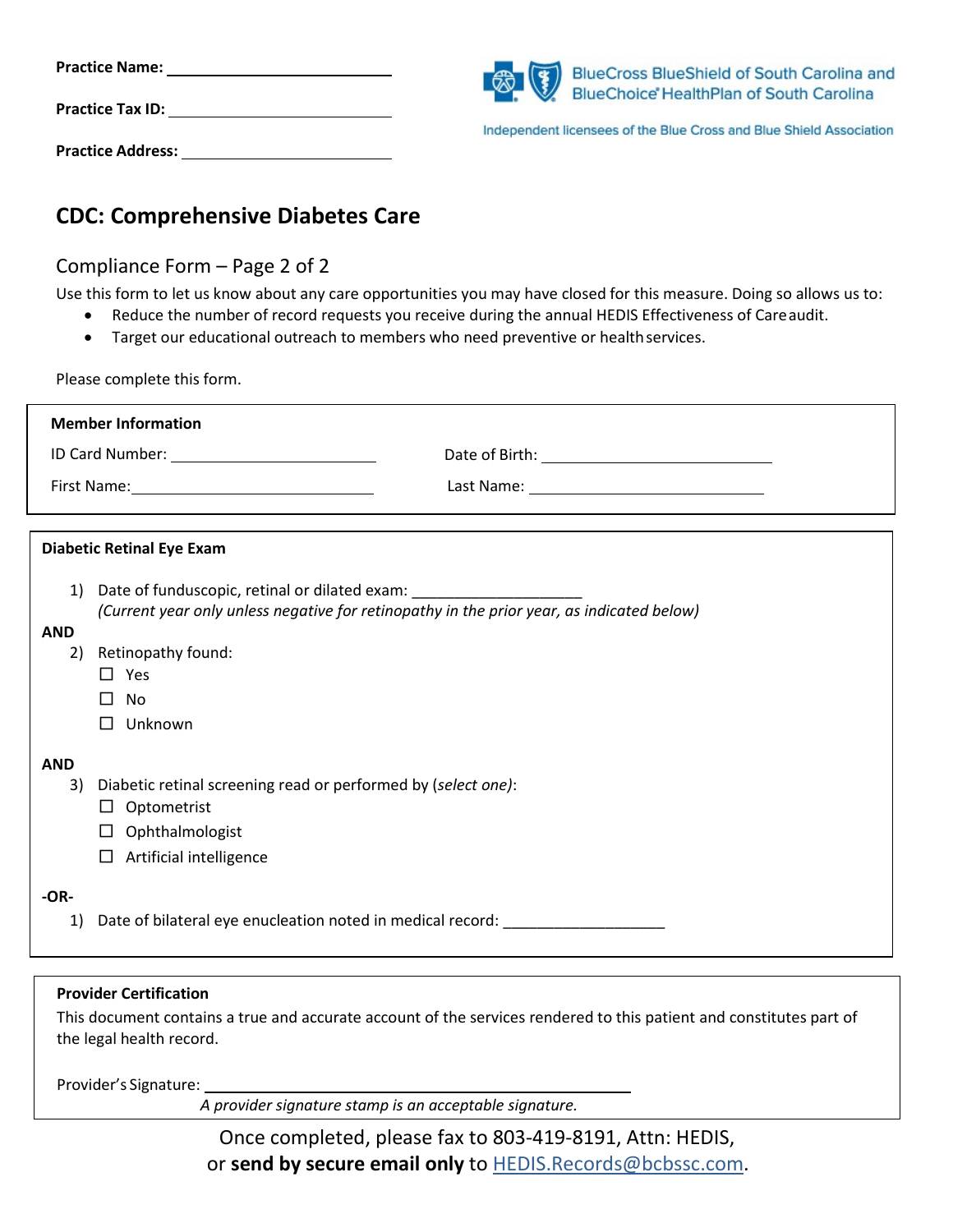|                          | (8) | <b>BlueCross BlueShield of South Carolina and</b><br>BlueChoice' HealthPlan of South Carolina |
|--------------------------|-----|-----------------------------------------------------------------------------------------------|
| <b>Practice Name:</b>    |     | Independent licensees of the Blue Cross and Blue Shield Association                           |
| <b>Practice Tax ID:</b>  |     |                                                                                               |
| <b>Practice Address:</b> |     |                                                                                               |

# **CHL: Chlamydia Screening in Women**

#### Compliance Form

Use this form to let us know about any care opportunities you may have closed for this measure. Doing so allows us to:

- Reduce the number of record requests you receive during the annual HEDIS Effectiveness of Care audit.
- Target our educational outreach to members who need preventive or healthservices.

Please complete this form.

| <b>Member Information</b>                        |                                                            |
|--------------------------------------------------|------------------------------------------------------------|
|                                                  |                                                            |
| First Name: <u>_____________________________</u> |                                                            |
|                                                  |                                                            |
|                                                  |                                                            |
| <b>Compliance Information</b>                    |                                                            |
|                                                  | Chlamydia test date: (Current year) Chlamydia test result: |

*Note: Off-label use of birth control does not qualify for exclusion.*

#### **Provider Certification**

This document contains a true and accurate account of the services rendered to this patient and constitutes part of the legal health record.

Provider's Signature:

*A provider signature stamp is an acceptable signature.*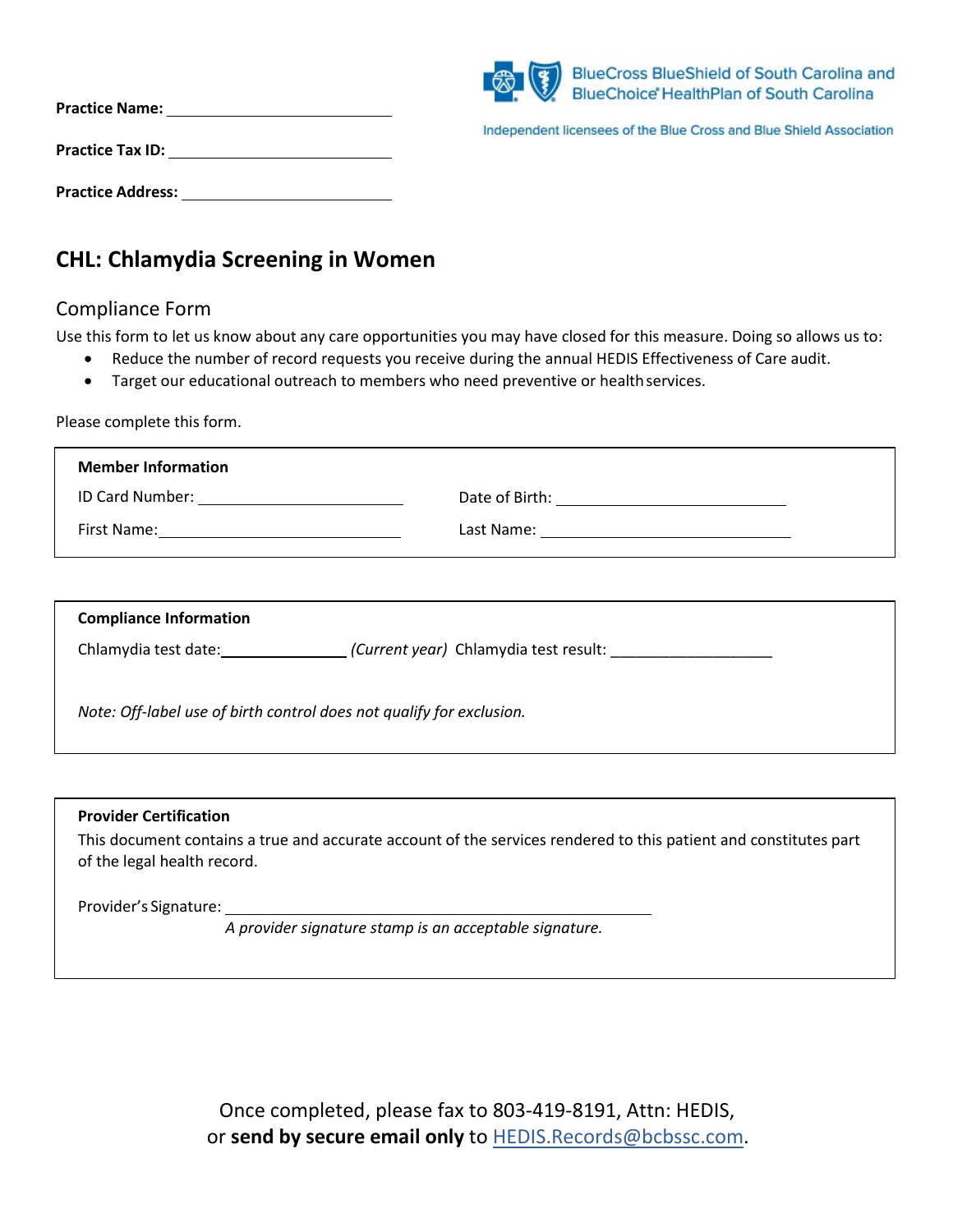| <b>Practice Name:</b> |  |
|-----------------------|--|
|                       |  |



Independent licensees of the Blue Cross and Blue Shield Association

**Practice Tax ID:**

**Practice Address:**

## **CIS: Childhood Immunization Status**

*Vaccinations on or before a child's second birthday.*

## Compliance Form – Page 1 of 3

Use this form to let us know about any care opportunities you may have closed for this measure. Doing so allows us to:

- Reduce the number of record requests you receive during the annual HEDIS Effectiveness of Care audit.
- Target our educational outreach to members who need preventive or health services.

Please complete this form. We require member information and certification boxes for all pages for which you enter compliance information:

| <b>Member Information</b>                                                                                            |                                                        |                                                                                                                                        |
|----------------------------------------------------------------------------------------------------------------------|--------------------------------------------------------|----------------------------------------------------------------------------------------------------------------------------------------|
|                                                                                                                      |                                                        |                                                                                                                                        |
|                                                                                                                      |                                                        |                                                                                                                                        |
|                                                                                                                      |                                                        |                                                                                                                                        |
| DTaP Compliance Information (at least four): Do not count a vaccination administered prior to 42 days after birth.   |                                                        |                                                                                                                                        |
|                                                                                                                      |                                                        |                                                                                                                                        |
|                                                                                                                      |                                                        |                                                                                                                                        |
| IPV Compliance Information (at least three): Do not count a vaccination administered prior to 42 days after birth.   |                                                        |                                                                                                                                        |
| Vaccine #1 date: _______________________Vaccine #2 date: _______________________Vaccine #3 date: ___________________ |                                                        |                                                                                                                                        |
|                                                                                                                      |                                                        |                                                                                                                                        |
| MMR Compliance Information (at least one or a combination):                                                          |                                                        |                                                                                                                                        |
|                                                                                                                      |                                                        | Measles vaccine date: ____________Mumps vaccine date: ___________________________Rubella vaccine date: _______________________________ |
| <b>OR</b>                                                                                                            |                                                        |                                                                                                                                        |
|                                                                                                                      |                                                        | History of measles date: ___________History of mumps date: ___________________History of rubella date: _____________                   |
|                                                                                                                      |                                                        |                                                                                                                                        |
| <b>Provider Certification</b>                                                                                        |                                                        |                                                                                                                                        |
|                                                                                                                      |                                                        | This document contains a true and accurate account of the services rendered to this patient and constitutes part of                    |
| the legal health record.                                                                                             |                                                        |                                                                                                                                        |
|                                                                                                                      |                                                        |                                                                                                                                        |
|                                                                                                                      | A provider signature stamp is an acceptable signature. |                                                                                                                                        |
|                                                                                                                      |                                                        |                                                                                                                                        |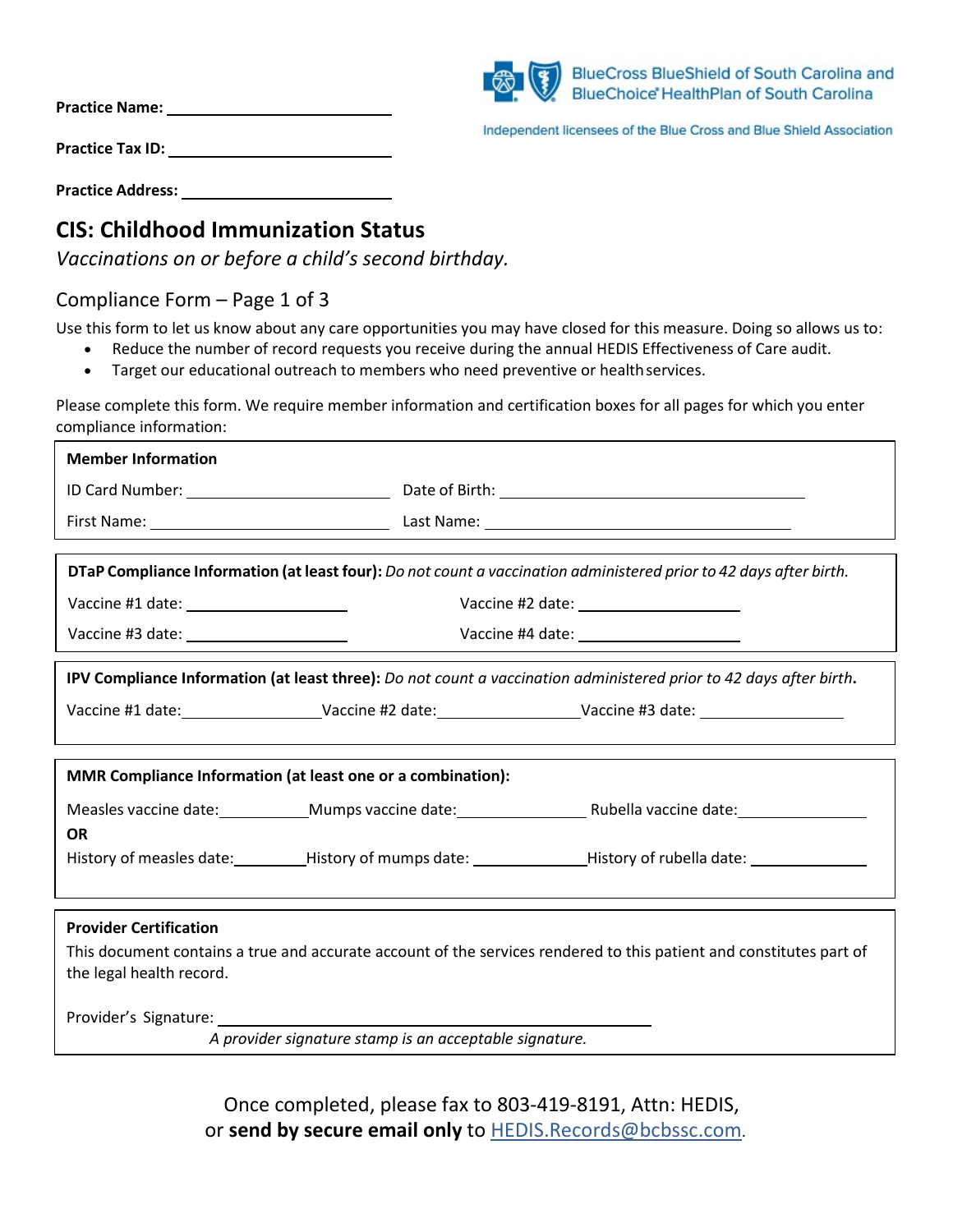| <b>Practice Name:</b>    | BlueCross BlueShield of South Carolina and<br>$\circ$ $\circ$<br>BlueChoice' HealthPlan of South Carolina |
|--------------------------|-----------------------------------------------------------------------------------------------------------|
| <b>Practice Tax ID:</b>  | Independent licensees of the Blue Cross and Blue Shield Association                                       |
| <b>Practice Address:</b> |                                                                                                           |

# **CIS: Childhood Immunization Status**

*Vaccinations on or before a child's second birthday.*

## Compliance Form – Page 2 of 3

| <b>Member Information</b>                            |           |                                                                                                                     |
|------------------------------------------------------|-----------|---------------------------------------------------------------------------------------------------------------------|
|                                                      |           |                                                                                                                     |
|                                                      |           |                                                                                                                     |
|                                                      |           | HiB Compliance Information (at least three): Do not count a vaccination administered prior to 42 days after birth.  |
|                                                      |           | Vaccine #1 date: Vaccine #2 date: Vaccine #2 date: Vaccine #3 date: Vaccine #3 date:                                |
|                                                      |           |                                                                                                                     |
| Hepatitis B Compliance Information (at least three): |           |                                                                                                                     |
|                                                      |           |                                                                                                                     |
| <b>OR</b>                                            |           |                                                                                                                     |
|                                                      |           |                                                                                                                     |
|                                                      |           |                                                                                                                     |
| days after birth.                                    |           | Pneumococcal Conjugate Compliance Information (at least four): Do not count a vaccination administered prior to 42  |
|                                                      |           |                                                                                                                     |
| Vaccine #3 date: _______________________             |           | Vaccine #4 date: ______________________                                                                             |
|                                                      |           |                                                                                                                     |
| <b>VZV Compliance Information</b>                    |           |                                                                                                                     |
| VZV vaccine date: _______________________            | <b>OR</b> | History of chickenpox date: _________                                                                               |
|                                                      |           |                                                                                                                     |
| <b>Provider Certification</b>                        |           |                                                                                                                     |
| the legal health record.                             |           | This document contains a true and accurate account of the services rendered to this patient and constitutes part of |
| Provider's Signature:                                |           |                                                                                                                     |
|                                                      |           | A provider signature stamp is an acceptable signature.                                                              |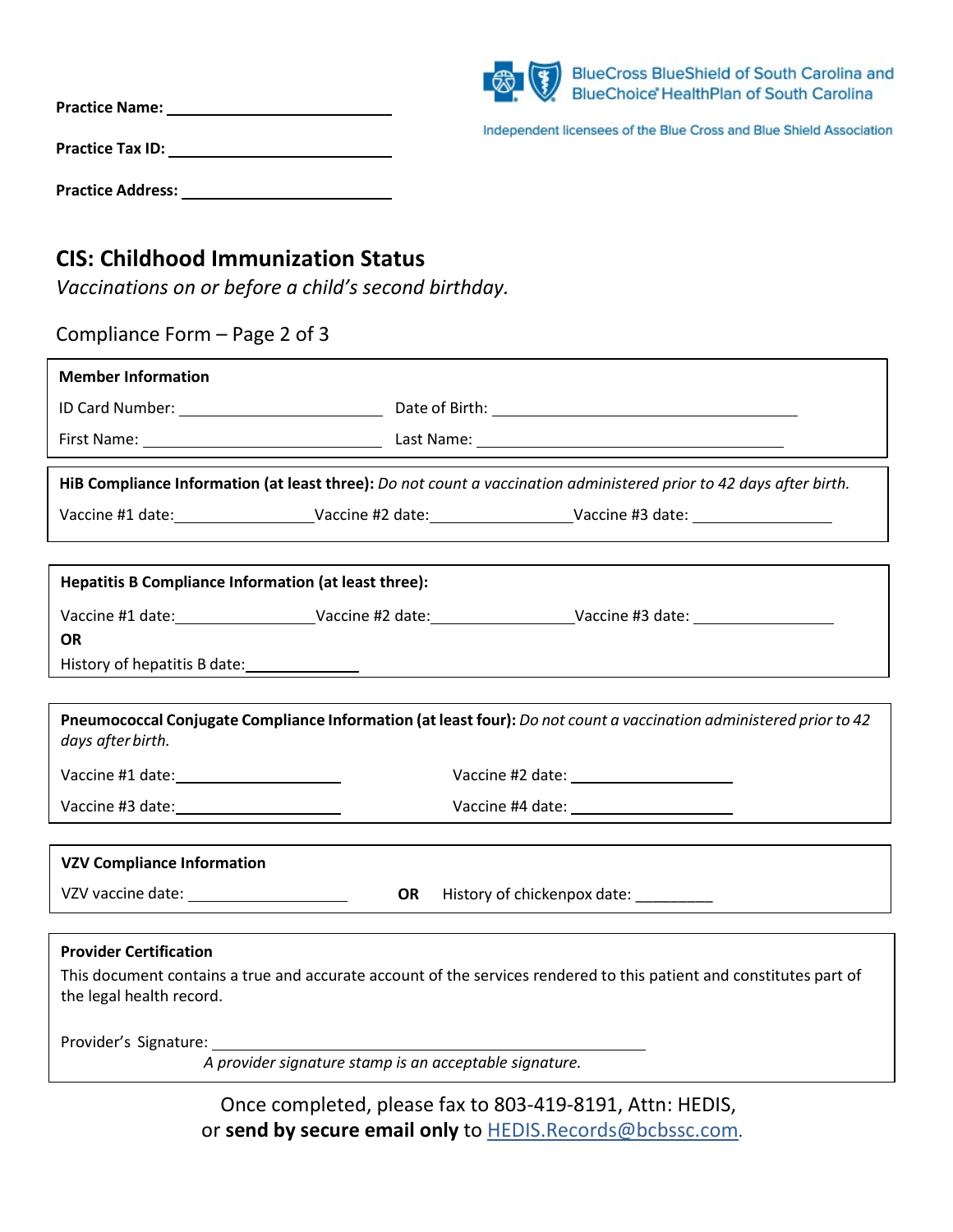| <b>Practice Name:</b>    | <b>BlueCross BlueShield of South Carolina and</b><br>$\circledast$<br>BlueChoice HealthPlan of South Carolina |
|--------------------------|---------------------------------------------------------------------------------------------------------------|
| <b>Practice Tax ID:</b>  | Independent licensees of the Blue Cross and Blue Shield Association                                           |
| <b>Practice Address:</b> |                                                                                                               |

## **CIS: Childhood Immunization Status**

*Vaccinations on or before a child's second birthday.*

| Compliance Form – Page 3 of 3                                                                                                                                                                                                  |    |                                                                                                                  |
|--------------------------------------------------------------------------------------------------------------------------------------------------------------------------------------------------------------------------------|----|------------------------------------------------------------------------------------------------------------------|
| <b>Member Information</b>                                                                                                                                                                                                      |    |                                                                                                                  |
|                                                                                                                                                                                                                                |    |                                                                                                                  |
|                                                                                                                                                                                                                                |    |                                                                                                                  |
|                                                                                                                                                                                                                                |    |                                                                                                                  |
| <b>Hepatitis A Compliance Information</b>                                                                                                                                                                                      |    |                                                                                                                  |
| Hepatitis A vaccine date: ___________________                                                                                                                                                                                  | OR | Hepatitis A history of illness: _____________                                                                    |
|                                                                                                                                                                                                                                |    |                                                                                                                  |
| Rotavirus Compliance Information (schedule-dependent dosing)                                                                                                                                                                   |    |                                                                                                                  |
| Do not count a vaccination administered prior to 42 days after birth.                                                                                                                                                          |    |                                                                                                                  |
| Two-dose vaccine dose #1 date: ______________________________Dose #2 date: _________________________                                                                                                                           |    | <b>OR</b>                                                                                                        |
|                                                                                                                                                                                                                                |    | Three-dose vaccine dose #1 date: _____________________Dose #2 date: ________________________________             |
|                                                                                                                                                                                                                                |    |                                                                                                                  |
| Influenza Compliance Information (at least two)                                                                                                                                                                                |    |                                                                                                                  |
| Do not count a vaccination administered prior to six months after birth.                                                                                                                                                       |    |                                                                                                                  |
| Vaccine #1 date: ________________________                                                                                                                                                                                      |    |                                                                                                                  |
|                                                                                                                                                                                                                                |    |                                                                                                                  |
|                                                                                                                                                                                                                                |    |                                                                                                                  |
| <b>Provider Certification</b>                                                                                                                                                                                                  |    |                                                                                                                  |
| of the legal health record.                                                                                                                                                                                                    |    | This document contains a true and accurate account of the services rendered to this patient and constitutes part |
|                                                                                                                                                                                                                                |    |                                                                                                                  |
| Provider's Signature: Management of the Contract of the Contract of the Contract of the Contract of the Contract of the Contract of the Contract of the Contract of the Contract of the Contract of the Contract of the Contra |    |                                                                                                                  |
| A provider signature stamp is an acceptable signature.                                                                                                                                                                         |    |                                                                                                                  |
|                                                                                                                                                                                                                                |    |                                                                                                                  |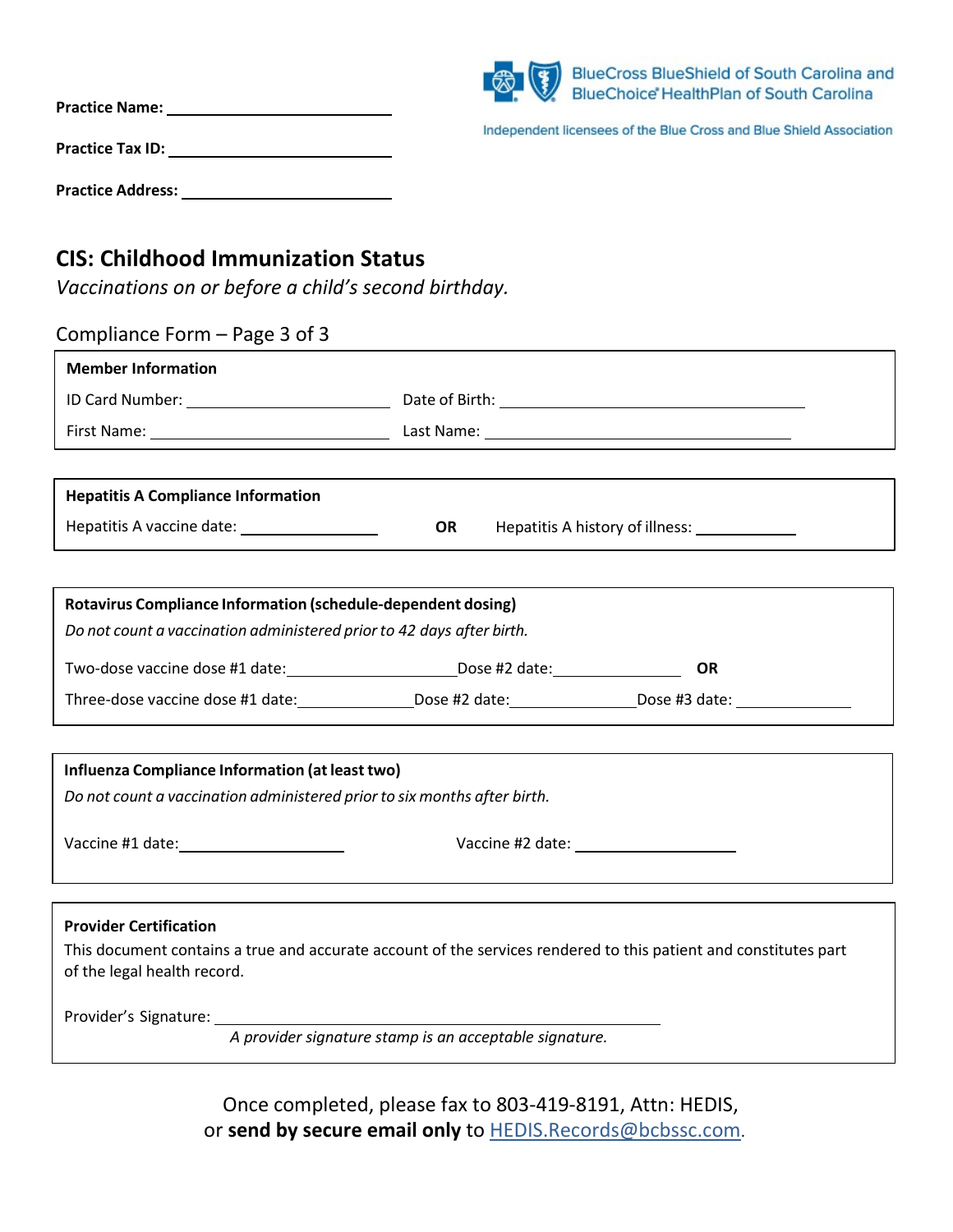| <b>Practice Name:</b>    | (8) | <b>BlueCross BlueShield of South Carolina and</b><br>BlueChoice' HealthPlan of South Carolina |
|--------------------------|-----|-----------------------------------------------------------------------------------------------|
| <b>Practice Tax ID:</b>  |     | Independent licensees of the Blue Cross and Blue Shield Association                           |
| <b>Practice Address:</b> |     |                                                                                               |

# **COL: Colorectal Cancer Screening**

## Compliance Form – Page 1 of 2

Use this form to let us know about any care opportunities you may have closed for this measure. Doing so allows us to:

- Reduce the number of record requests you receive during the annual HEDIS Effectiveness of Careaudit.
- Target our educational outreach to members who need preventive or healthservices.

Please complete this form.

| <b>Member Information</b>                                                        |                                                                                                                  |
|----------------------------------------------------------------------------------|------------------------------------------------------------------------------------------------------------------|
|                                                                                  |                                                                                                                  |
|                                                                                  |                                                                                                                  |
| <b>Compliance Information - Option 1: Colonoscopy</b>                            |                                                                                                                  |
|                                                                                  |                                                                                                                  |
| (Current year or the previous nine years)                                        |                                                                                                                  |
|                                                                                  |                                                                                                                  |
| Compliance Information - Option 2: Flexible Sigmoidoscopy                        |                                                                                                                  |
|                                                                                  |                                                                                                                  |
| Date of sigmoidoscopy: ____________<br>(Current year or the previous four years) |                                                                                                                  |
|                                                                                  |                                                                                                                  |
|                                                                                  |                                                                                                                  |
| Compliance Information - Option 3: FIT-DNA (DNA Biomarker Test)                  |                                                                                                                  |
| Date of FIT-DNA (DNA Biomarker Test) completion: ___________                     |                                                                                                                  |
| (Current year or the previous two years)                                         |                                                                                                                  |
|                                                                                  |                                                                                                                  |
|                                                                                  |                                                                                                                  |
| <b>Provider Certification</b>                                                    |                                                                                                                  |
| of the legal health record.                                                      | This document contains a true and accurate account of the services rendered to this patient and constitutes part |
|                                                                                  |                                                                                                                  |

Provider's Signature:

*A provider signature stamp is an acceptable signature.*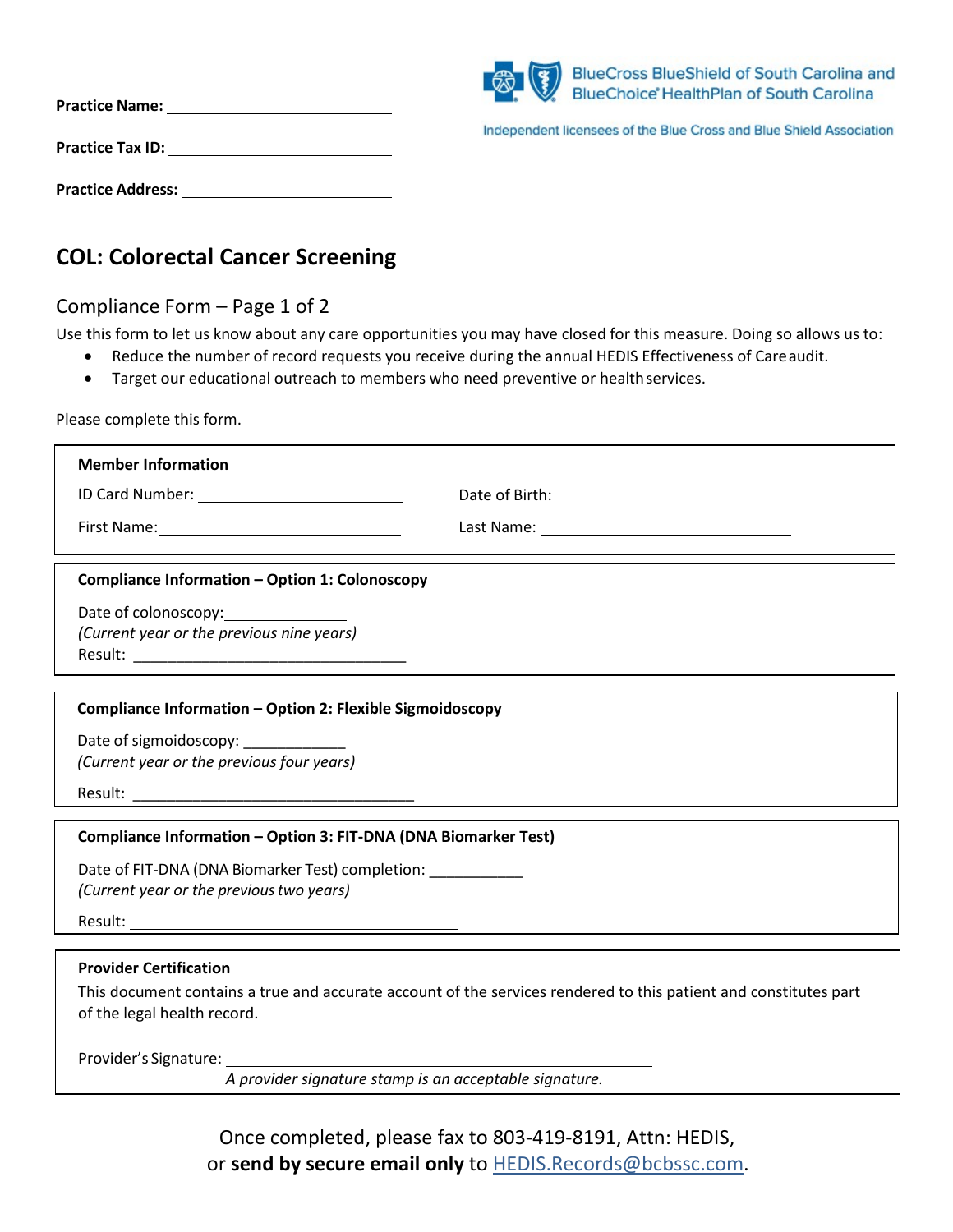| <b>Practice Name:</b>    | ■ ③<br><b>BlueCross BlueShield of South Carolina and</b>                                                       |
|--------------------------|----------------------------------------------------------------------------------------------------------------|
| <b>Practice Tax ID:</b>  | BlueChoice HealthPlan of South Carolina<br>Independent licensees of the Blue Cross and Blue Shield Association |
| <b>Practice Address:</b> |                                                                                                                |

# **COL: Colorectal Cancer Screening**

| Compliance Form – Page 2 of 2                                                                    |                                                                                                                                                                                                                                                                                                                                                                     |
|--------------------------------------------------------------------------------------------------|---------------------------------------------------------------------------------------------------------------------------------------------------------------------------------------------------------------------------------------------------------------------------------------------------------------------------------------------------------------------|
| <b>Member Information</b>                                                                        |                                                                                                                                                                                                                                                                                                                                                                     |
|                                                                                                  |                                                                                                                                                                                                                                                                                                                                                                     |
|                                                                                                  |                                                                                                                                                                                                                                                                                                                                                                     |
| <b>Compliance Information - Option 4: FOBT</b>                                                   |                                                                                                                                                                                                                                                                                                                                                                     |
| Type of FOBT test: $\Box$ gFOBT $\Box$ iFOBT/FIT                                                 | Number of samples returned: _______ (up to three samples required)                                                                                                                                                                                                                                                                                                  |
| Dates of FOBT completion:                                                                        | Results:                                                                                                                                                                                                                                                                                                                                                            |
| 1): (Current year only)                                                                          | $1)$ :                                                                                                                                                                                                                                                                                                                                                              |
| 2): (Current year only)                                                                          | $2)$ :                                                                                                                                                                                                                                                                                                                                                              |
| 3): (Current year only)                                                                          | $\begin{picture}(20,10) \put(0,0){\vector(1,0){100}} \put(15,0){\vector(1,0){100}} \put(15,0){\vector(1,0){100}} \put(15,0){\vector(1,0){100}} \put(15,0){\vector(1,0){100}} \put(15,0){\vector(1,0){100}} \put(15,0){\vector(1,0){100}} \put(15,0){\vector(1,0){100}} \put(15,0){\vector(1,0){100}} \put(15,0){\vector(1,0){100}} \put(15,0){\vector(1,0){100}} \$ |
| Compliance Information - Option 5: CT Colonography                                               |                                                                                                                                                                                                                                                                                                                                                                     |
| (Current year or the previous four years)                                                        |                                                                                                                                                                                                                                                                                                                                                                     |
|                                                                                                  |                                                                                                                                                                                                                                                                                                                                                                     |
| Exclusion Information (Any time during the member's history through Dec. 31 of the current year) |                                                                                                                                                                                                                                                                                                                                                                     |
| Date of colorectal cancer diagnosis: <u>contract of colorectal</u>                               |                                                                                                                                                                                                                                                                                                                                                                     |
| <b>OR</b>                                                                                        |                                                                                                                                                                                                                                                                                                                                                                     |
| Date of total colectomy:                                                                         |                                                                                                                                                                                                                                                                                                                                                                     |

#### **Provider Certification**

This document contains a true and accurate account of the services rendered to this patient and constitutes part of the legal health record.

Provider's Signature:

*A provider signature stamp is an acceptable signature.*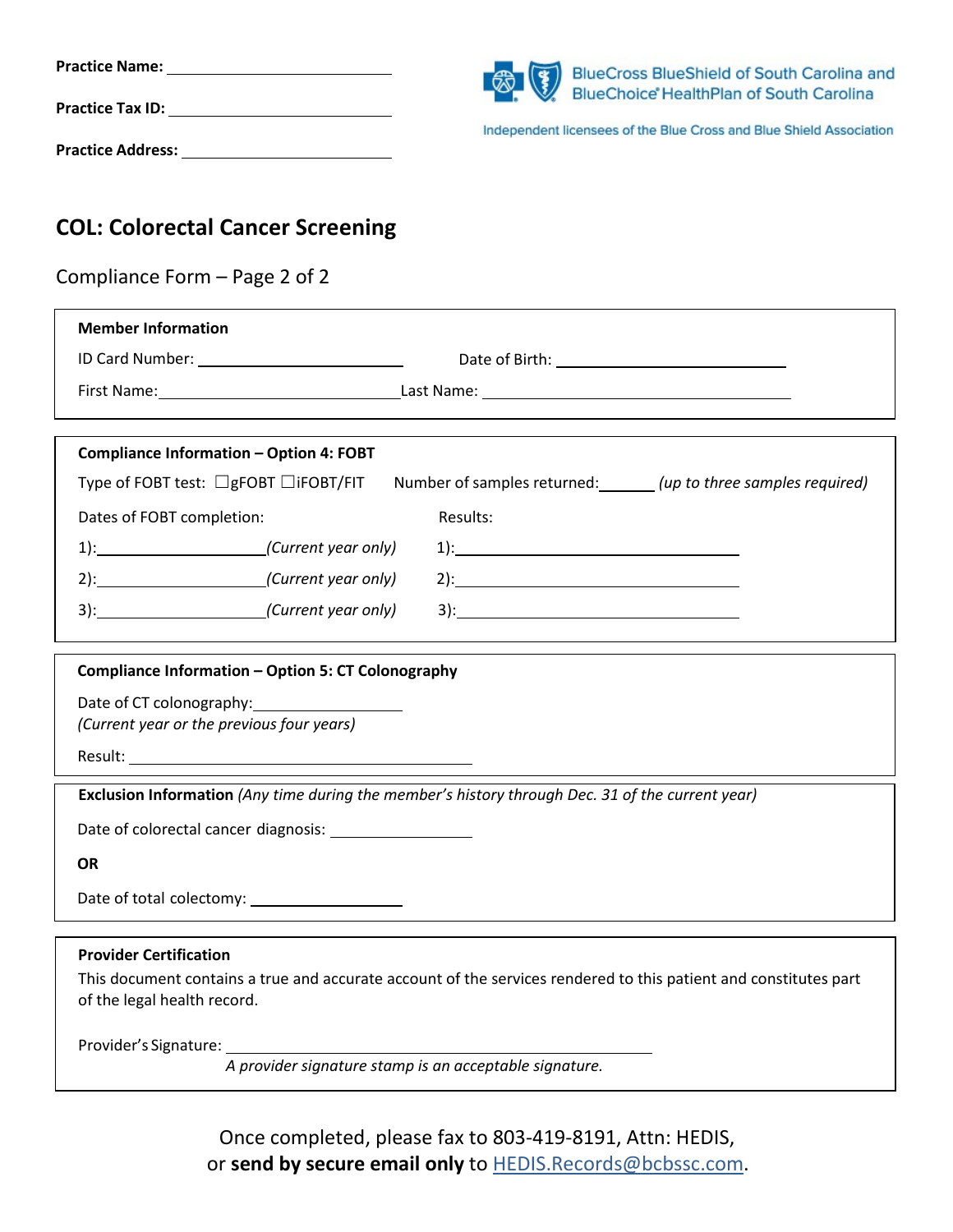| <b>Practice Name:</b>    |                                                                                       |
|--------------------------|---------------------------------------------------------------------------------------|
| <b>Practice Tax ID:</b>  | BlueCross BlueShield of South Carolina and<br>BlueChoice HealthPlan of South Carolina |
| <b>Practice Address:</b> | Independent licensees of the Blue Cross and Blue Shield Association                   |

# **CWP: Appropriate Testing for Pharyngitis**

## Compliance Form

Use this form to let us know about any care opportunities you may have closed for this measure. Doing so allows us to:

- Reduce the number of record requests you receive during the annual HEDIS Effectiveness of Care audit.
- Target our educational outreach to members who need preventive or health services.

Please complete this form.

| <b>Member Information</b>                                        |  |
|------------------------------------------------------------------|--|
| ID Card Number: ____________________________                     |  |
|                                                                  |  |
|                                                                  |  |
| <b>Compliance Information</b>                                    |  |
|                                                                  |  |
|                                                                  |  |
|                                                                  |  |
| (Please include ALL dates of service within the past two years.) |  |
|                                                                  |  |

#### **Provider Certification**

This document contains a true and accurate account of the services rendered to this patient and constitutes part of the legal health record.

Provider's Signature:

*A provider signature stamp is an acceptable signature.*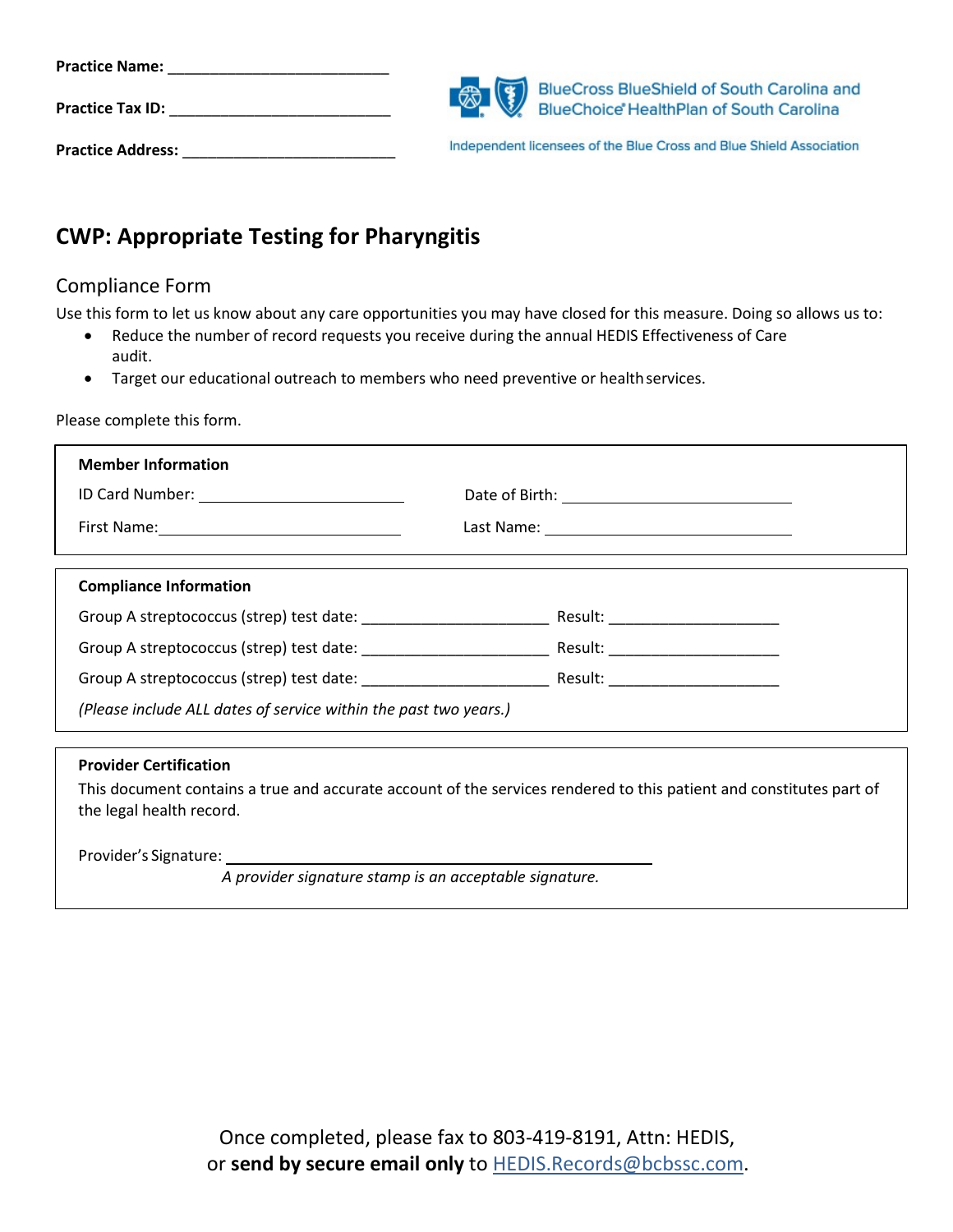| <b>Practice Name:</b>    |                                                                                                                                   |
|--------------------------|-----------------------------------------------------------------------------------------------------------------------------------|
| <b>Practice Tax ID:</b>  | BlueCross BlueShield of South Carolina and<br>BlueChoice HealthPlan of South Carolina<br>BlueChoice' HealthPlan of South Carolina |
| <b>Practice Address:</b> | Independent licensees of the Blue Cross and Blue Shield Association                                                               |

# **FUA: Follow-Up After Emergency Department Visit for Alcohol and Other Drug Abuse or Dependence**

## Compliance Form

Use this form to let us know about any care opportunities you may have closed for this measure. Doing so allows us to:

- Reduce the number of record requests you receive during the annual HEDIS Effectiveness of Care audit.
- Target our educational outreach to members who need preventive or health services.

Please complete this form.

| <b>Member Information</b>                                                             |  |  |
|---------------------------------------------------------------------------------------|--|--|
|                                                                                       |  |  |
|                                                                                       |  |  |
|                                                                                       |  |  |
| <b>Compliance Information</b>                                                         |  |  |
|                                                                                       |  |  |
| Outpatient follow-up visit date with a principle diagnosis of AOD:                    |  |  |
| (Must be within 31 days from the date of discharge, to include the day of discharge.) |  |  |
|                                                                                       |  |  |

#### **Provider Certification**

This document contains a true and accurate account of the services rendered to this patient and constitutes part of the legal health record.

Provider's Signature:

*A provider signature stamp is an acceptable signature.*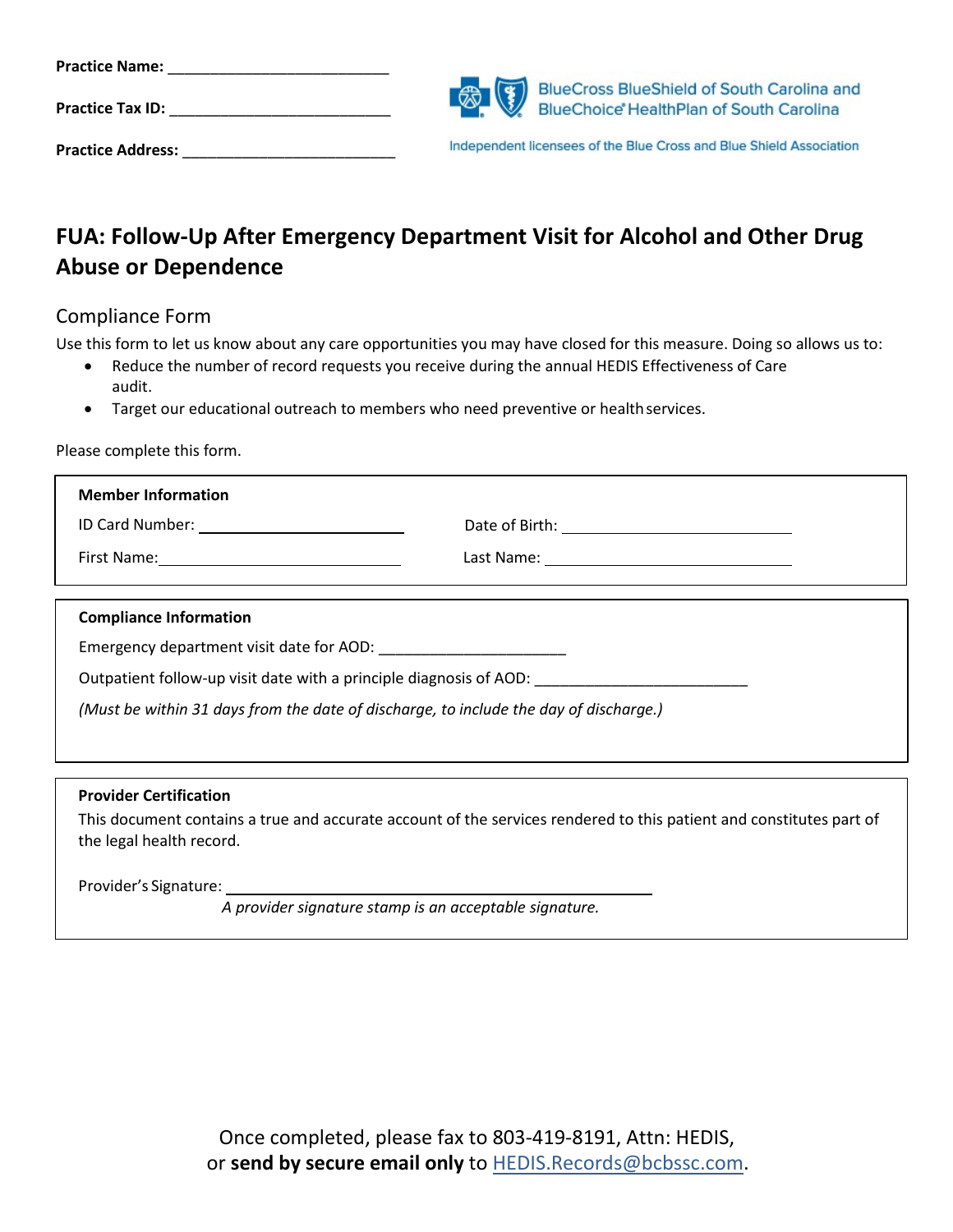| <b>Practice Name:</b>    |                                                                                       |
|--------------------------|---------------------------------------------------------------------------------------|
| <b>Practice Tax ID:</b>  | BlueCross BlueShield of South Carolina and<br>BlueChoice HealthPlan of South Carolina |
| <b>Practice Address:</b> | Independent licensees of the Blue Cross and Blue Shield Association                   |

# **FUH: Follow-Up After Hospitalization for Mental Illness**

## Compliance Form

Use this form to let us know about any care opportunities you may have closed for this measure. Doing so allows us to:

- Reduce the number of record requests you receive during the annual HEDIS Effectiveness of Care audit.
- Target our educational outreach to members who need preventive or health services.

Please complete this form.

| <b>Member Information</b>                                                                                                 |                                                                                                                       |  |
|---------------------------------------------------------------------------------------------------------------------------|-----------------------------------------------------------------------------------------------------------------------|--|
|                                                                                                                           |                                                                                                                       |  |
|                                                                                                                           | Last Name: ___________________________________                                                                        |  |
|                                                                                                                           |                                                                                                                       |  |
| <b>Compliance Information</b>                                                                                             |                                                                                                                       |  |
|                                                                                                                           | Date of discharge from inpatient facility with primary diagnosis of a mental illness or intentional self-harm: ______ |  |
| Outpatient follow-up visit date with a mental health provider:                                                            |                                                                                                                       |  |
|                                                                                                                           |                                                                                                                       |  |
| (This form is certifying that the follow-up visit was with a certified mental health provider within 30 days of discharge |                                                                                                                       |  |
| NOT to include the day of discharge.)                                                                                     |                                                                                                                       |  |
|                                                                                                                           |                                                                                                                       |  |
|                                                                                                                           |                                                                                                                       |  |

#### **Provider Certification**

This document contains a true and accurate account of the services rendered to this patient and constitutes part of the legal health record.

Provider's Signature:

*A provider signature stamp is an acceptable signature.*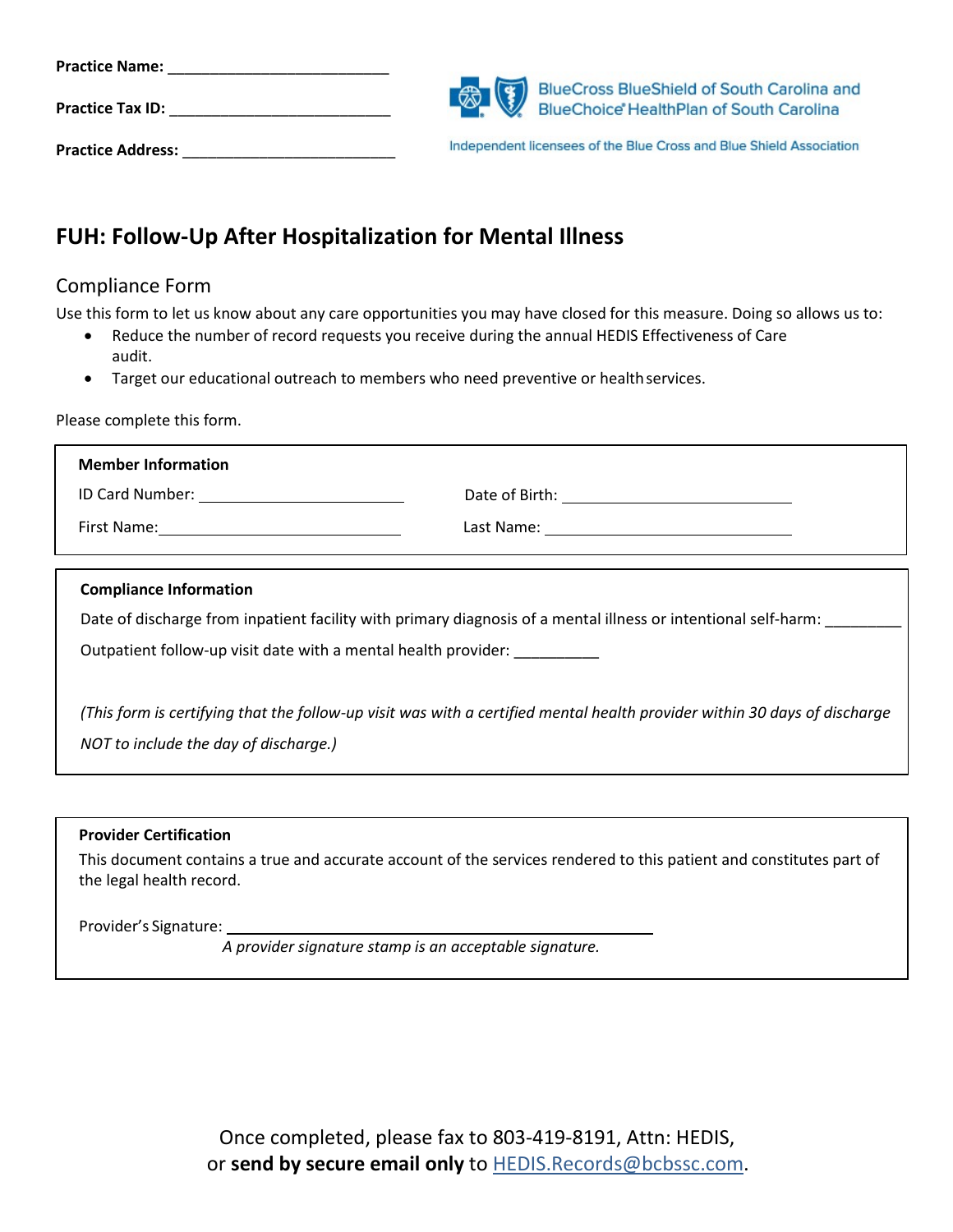| <b>Practice Name:</b>    |                                                                                       |
|--------------------------|---------------------------------------------------------------------------------------|
| <b>Practice Tax ID:</b>  | BlueCross BlueShield of South Carolina and<br>BlueChoice HealthPlan of South Carolina |
| <b>Practice Address:</b> | Independent licensees of the Blue Cross and Blue Shield Association                   |

# **FUM: Follow-Up After Emergency Department Visit for Mental Illness**

## Compliance Form

Use this form to let us know about any care opportunities you may have closed for this measure. Doing so allows us to:

- Reduce the number of record requests you receive during the annual HEDIS Effectiveness of Care audit.
- Target our educational outreach to members who need preventive or health services.

Please complete this form.

| <b>Member Information</b> |                                                                                                                |
|---------------------------|----------------------------------------------------------------------------------------------------------------|
| ID Card Number:           | Date of Birth:                                                                                                 |
| First Name:               | Last Name: The contract of the contract of the contract of the contract of the contract of the contract of the |
|                           |                                                                                                                |

#### **Compliance Information**

Emergency department visit date with a primary diagnosis of a mental illness or intentional self-harm: \_\_\_\_\_\_

Outpatient follow-up visit date with a primary diagnosis of a mental illness or intentional self-harm:

*(Must be within 31 days from the date of discharge, to include the day of discharge.)* 

#### **Provider Certification**

This document contains a true and accurate account of the services rendered to this patient and constitutes part of the legal health record.

Provider's Signature:

*A provider signature stamp is an acceptable signature.*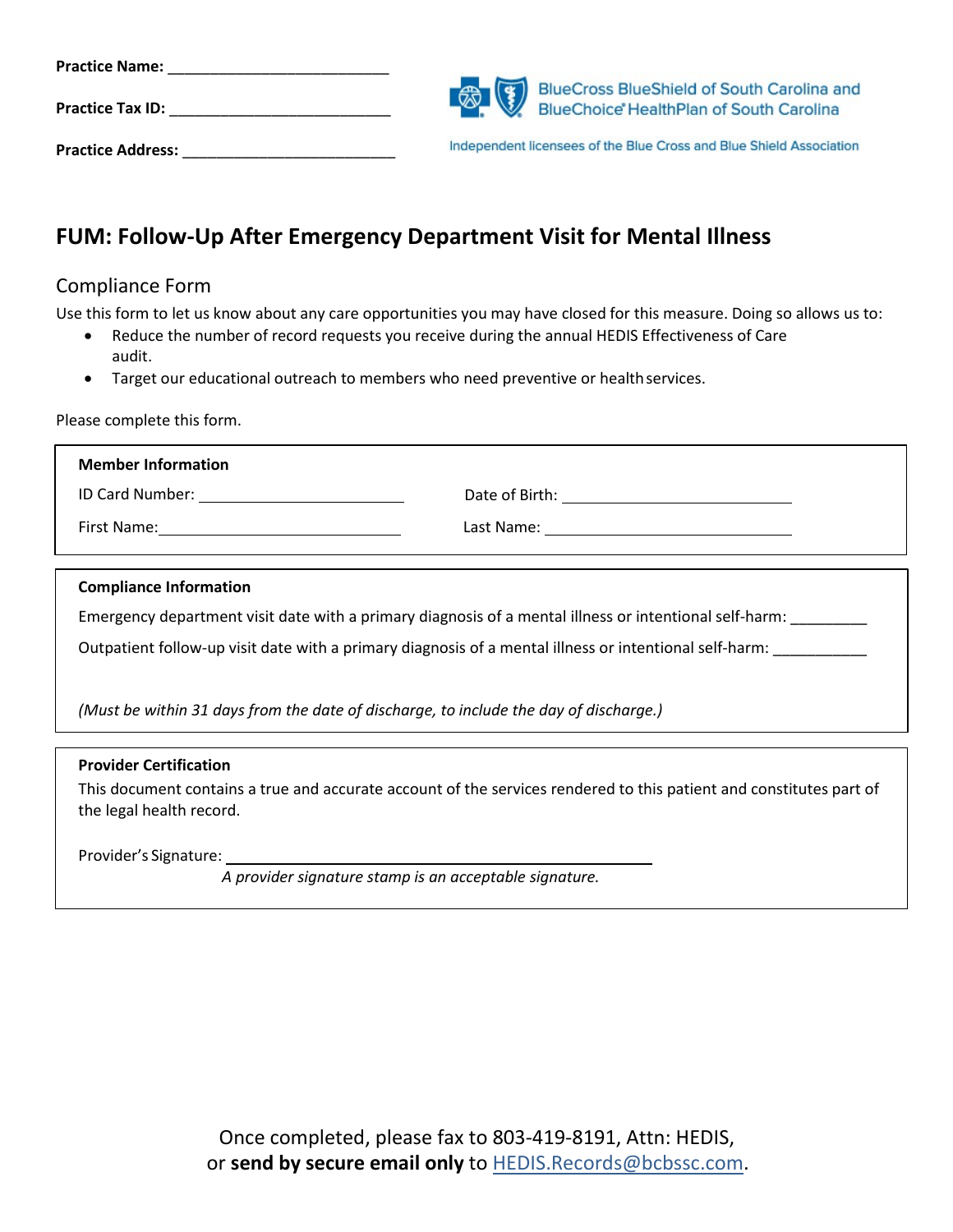| <b>Practice Name:</b>    | BlueCross BlueShield of South Carolina and<br>BlueChoice HealthPlan of South Carolina |
|--------------------------|---------------------------------------------------------------------------------------|
| <b>Practice Tax ID:</b>  | Independent licensees of the Blue Cross and Blue Shield Association                   |
| <b>Practice Address:</b> |                                                                                       |

# **IET: Initiation and Engagement of Alcohol and/or Other Drug Abuse or Dependence Treatment**

#### Compliance Form

Use this form to let us know about any care opportunities you may have closed for this measure. Doing so allows us to:

- Reduce the number of record requests you receive during the annual HEDIS Effectiveness of Care audit.
- Target our educational outreach to members who need preventive or healthservices.

Please complete this form.

| <b>Member Information</b>                                                                                                                                                                                                                                                                        |  |  |
|--------------------------------------------------------------------------------------------------------------------------------------------------------------------------------------------------------------------------------------------------------------------------------------------------|--|--|
|                                                                                                                                                                                                                                                                                                  |  |  |
| First Name: Name: Name and Security Assembly Prince and Security Assembly Assembly Assembly Assembly                                                                                                                                                                                             |  |  |
| Date of New Episode of Alcohol and/or Other Drug Abuse or Dependence (AOD) Diagnosis:                                                                                                                                                                                                            |  |  |
|                                                                                                                                                                                                                                                                                                  |  |  |
| Compliance Information - Initiation of AOD Treatment: The percentage of members who initiate treatment through<br>an inpatient AOD admission, outpatient visit, intensive outpatient encounter or partial hospitalization, telehealth or<br>medication treatment within 14 days of the diagnosis |  |  |
| Date of initiation of AOD treatment*:<br>*Date must be within 14 days of the diagnosis date listed above.                                                                                                                                                                                        |  |  |
| Compliance Information – Engagement of AOD Treatment: The percentage of members who initiated treatment and<br>who were engaged in ongoing AOD treatment within 34 days of initiation visit                                                                                                      |  |  |
| Date of engagement of AOD treatment*:<br>*Date must be within 34 days of the initiation date listed above.                                                                                                                                                                                       |  |  |
| <b>Provider Certification</b><br>This document contains a true and accurate account of the services rendered to this patient and constitutes part<br>of the legal health record.                                                                                                                 |  |  |
| Provider's Signature: 1997<br>A provider signature stamp is an acceptable signature.                                                                                                                                                                                                             |  |  |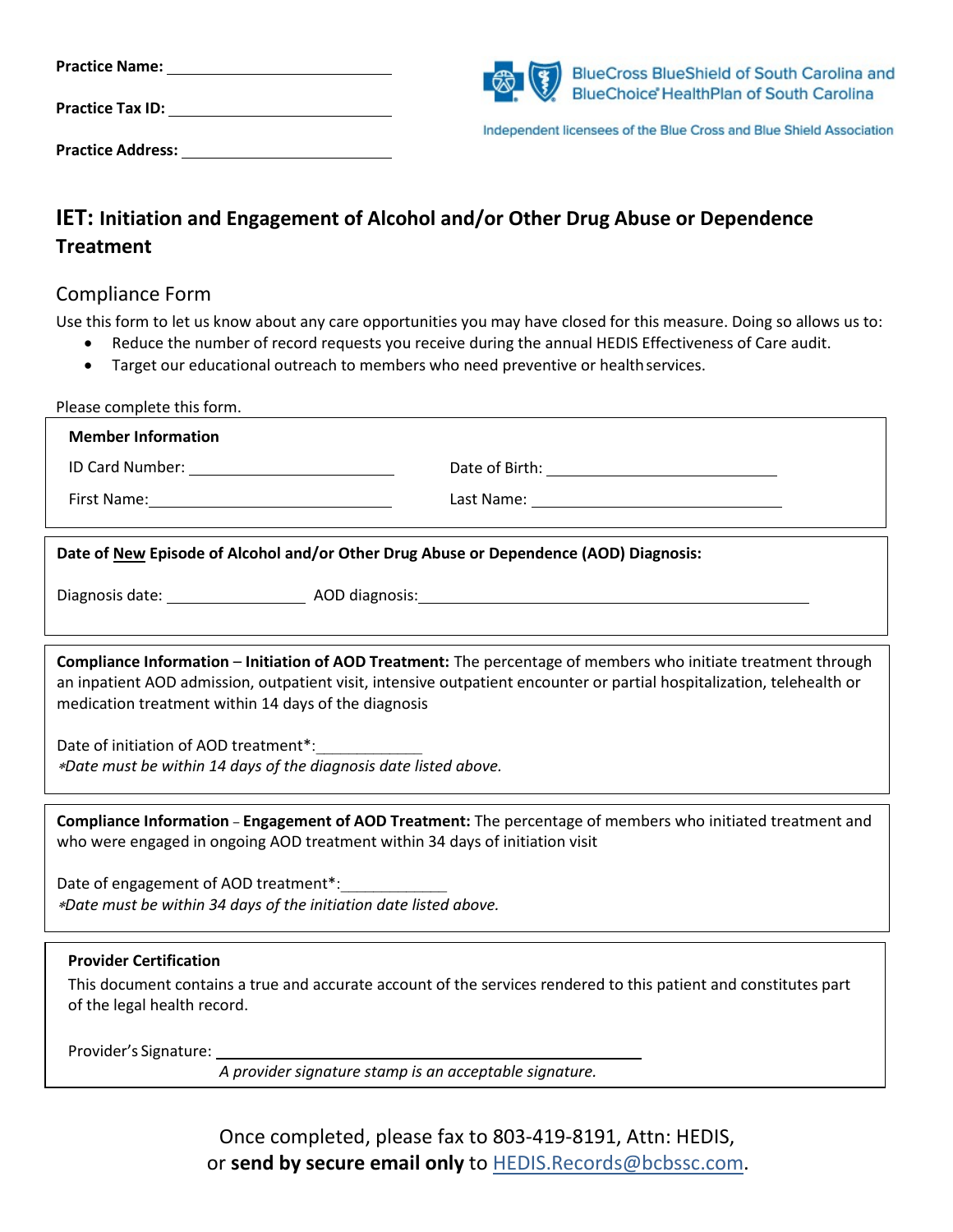| <b>Practice Name:</b>    |                                                                                                                                   |
|--------------------------|-----------------------------------------------------------------------------------------------------------------------------------|
| <b>Practice Tax ID:</b>  | BlueCross BlueShield of South Carolina and<br>BlueChoice HealthPlan of South Carolina<br>BlueChoice' HealthPlan of South Carolina |
| <b>Practice Address:</b> | Independent licensees of the Blue Cross and Blue Shield Association                                                               |

# **IMA: Immunizations for Adolescents**

## Compliance Form

Use this form to let us know about any care opportunities you may have closed for this measure. Doing so allows us to:

- Reduce the number of record requests you receive during the annual HEDIS Effectiveness of Careaudit.
- Target our educational outreach to members who need preventive or healthservices.

| Please complete this form.                                                                                                                                                                                                                                 |  |  |
|------------------------------------------------------------------------------------------------------------------------------------------------------------------------------------------------------------------------------------------------------------|--|--|
| <b>Member Information</b>                                                                                                                                                                                                                                  |  |  |
|                                                                                                                                                                                                                                                            |  |  |
| First Name: The Communication of the Communication of the Communication of the Communication of the Communication of the Communication of the Communication of the Communication of the Communication of the Communication of                              |  |  |
| <b>Compliance Information - Meningococcal</b><br>(Date of service must be on or between member's 11 <sup>th</sup> and 13 <sup>th</sup> birthdays.)                                                                                                         |  |  |
| <b>Compliance Information - Human Papillomavirus</b><br>(Date of service must be on or between the member's $9^{th}$ or $13^{th}$ birthdays and at least 146 days apart.)<br>HPV vaccine #1 date: ________________<br>HPV vaccine #2 date: _______________ |  |  |
| Compliance Information - Tetanus, Diphtheria Toxoids and Acellular Pertussis<br>(Date of service must be on or between the member's 10 <sup>th</sup> or 13 <sup>th</sup> birthdays.)                                                                       |  |  |
| <b>Provider Certification</b><br>This document contains a true and accurate account of the services rendered to this patient and constitutes part<br>of the legal health record.                                                                           |  |  |
| A provider signature stamp is an acceptable signature.                                                                                                                                                                                                     |  |  |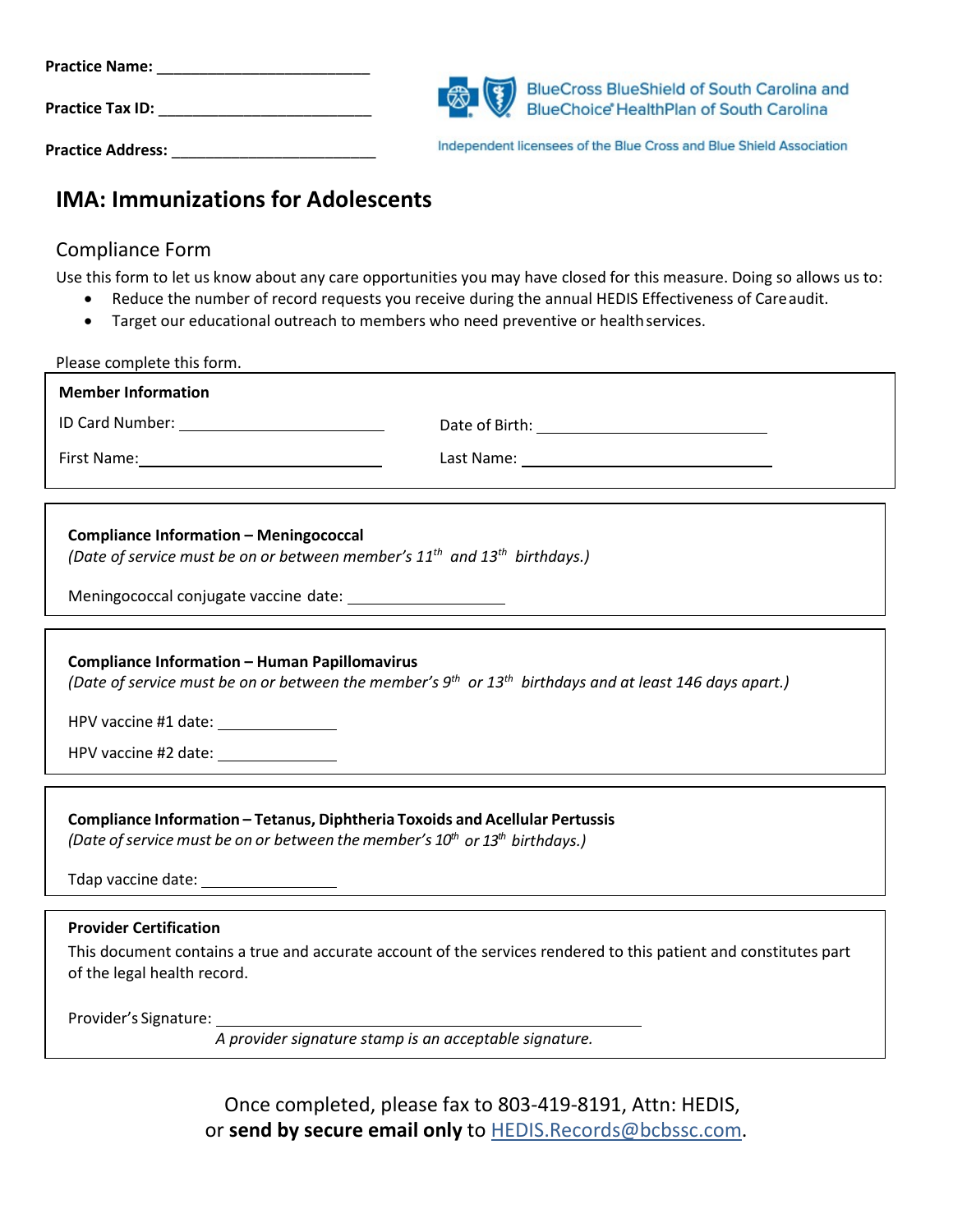| <b>Practice Name:</b>    | BlueCross BlueShield of South Carolina and<br>BlueChoice HealthPlan of South Carolina |
|--------------------------|---------------------------------------------------------------------------------------|
| <b>Practice Tax ID:</b>  | Independent licensees of the Blue Cross and Blue Shield Association                   |
| <b>Practice Address:</b> |                                                                                       |

## **INR: International Normalized Ratio Monitoring for Individuals on Warfarin**

#### Compliance Form

Use this form to let us know about any care opportunities you may have closed for this measure. Doing so allows us to:

- Reduce the number of record requests you receive during the annual HEDIS Effectiveness of Care audit.
- Target our educational outreach to members who need preventive or health services.

Please complete this form.

| <b>Member Information</b>                          |  |
|----------------------------------------------------|--|
| ID Card Number: The Card State of the Card Number: |  |
| First Name:                                        |  |
|                                                    |  |

| <b>Compliance Information</b>                                                                           |                                               |                                                                                                                                                                                                                                |                                                                                                                                                                                                                                |
|---------------------------------------------------------------------------------------------------------|-----------------------------------------------|--------------------------------------------------------------------------------------------------------------------------------------------------------------------------------------------------------------------------------|--------------------------------------------------------------------------------------------------------------------------------------------------------------------------------------------------------------------------------|
| List all International Normalized Ratio (INR) dates of service within the measurement year and results. |                                               |                                                                                                                                                                                                                                |                                                                                                                                                                                                                                |
|                                                                                                         | INR date: INR result:                         |                                                                                                                                                                                                                                | INR date: INR result:                                                                                                                                                                                                          |
|                                                                                                         | INR date: INR result:                         |                                                                                                                                                                                                                                | INR date: INR result:                                                                                                                                                                                                          |
|                                                                                                         | INR date: _____________ INR result:__________ |                                                                                                                                                                                                                                | INR date: INR result:                                                                                                                                                                                                          |
|                                                                                                         | INR date: INR result:                         |                                                                                                                                                                                                                                | INR date: INR result:                                                                                                                                                                                                          |
|                                                                                                         | INR date: INR result:                         | INR date: and the same of the same of the same of the same of the same of the same of the same of the same of the same of the same of the same of the same of the same of the same of the same of the same of the same of the  | INR result: The state of the state of the state of the state of the state of the state of the state of the state of the state of the state of the state of the state of the state of the state of the state of the state of th |
|                                                                                                         | INR date: _____________ INR result:__________ | INR date: and the state of the state of the state of the state of the state of the state of the state of the state of the state of the state of the state of the state of the state of the state of the state of the state of  | INR result:                                                                                                                                                                                                                    |
|                                                                                                         | INR date: INR result:                         | INR date: The control of the control of the control of the control of the control of the control of the control of the control of the control of the control of the control of the control of the control of the control of th | INR result:                                                                                                                                                                                                                    |
|                                                                                                         |                                               |                                                                                                                                                                                                                                |                                                                                                                                                                                                                                |

#### **Provider Certification**

This document contains a true and accurate account of the services rendered to this patient and constitutes part of the legal health record.

Provider's Signature:

*A provider signature stamp is an acceptable signature.*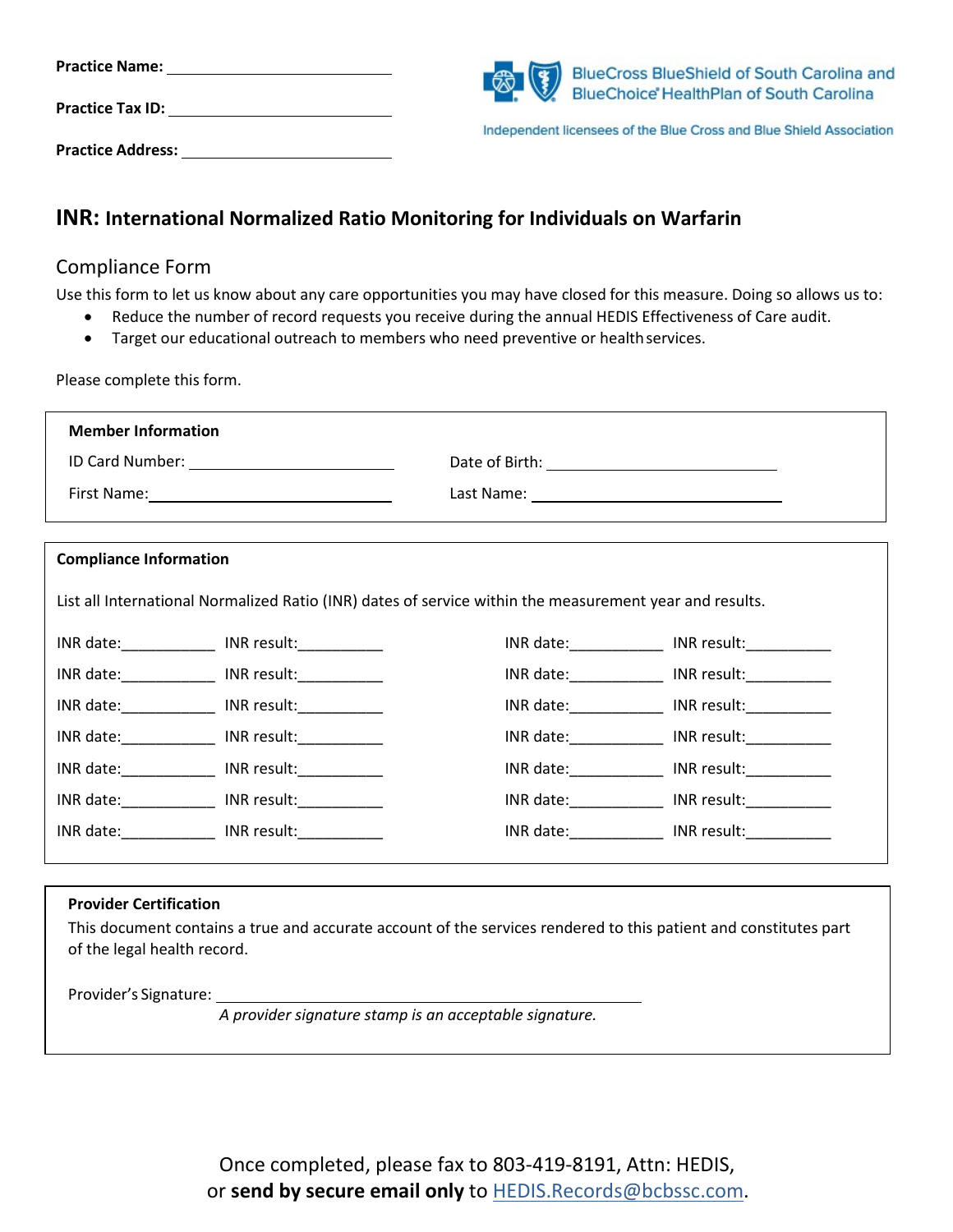| <b>Practice Name:</b>    | <b>BlueCross BlueShield of South Carolina and</b><br>BlueChoice' HealthPlan of South Carolina |
|--------------------------|-----------------------------------------------------------------------------------------------|
| <b>Practice Tax ID:</b>  | Independent licensees of the Blue Cross and Blue Shield Association                           |
| <b>Practice Address:</b> |                                                                                               |

## **LBP: Imaging Avoidance —** *Use of Imaging Studies for Low Back Pain*

#### Exclusion Form

Use this form to let us know that a member may not be appropriate for this measure. Doing so allows us to:

- Reduce the number of record requests you receive during the annual HEDIS Effectiveness of Care audit.
- Target our educational outreach to members who need preventive or healthservices.

| Please complete this form.                         |                                       |  |
|----------------------------------------------------|---------------------------------------|--|
| <b>Member Information</b>                          |                                       |  |
| ID Card Number: The Card State of the Card Number: | Date of Birth: The Contract of Birth: |  |
| First Name: _________________________              | Last Name: _________________________  |  |

| <b>Exclusion Information - Competing Diagnoses</b> |                               |  |
|----------------------------------------------------|-------------------------------|--|
| $\Box$ Cancer/malignant neoplasm                   | $\Box$ HIV                    |  |
| $\Box$ Recent trauma                               | $\Box$ Spinal infection       |  |
| $\Box$ Neurologic impairment                       | $\Box$ Major organ transplant |  |
| $\Box$ IV drug abuse                               |                               |  |
| Date of diagnosis:                                 |                               |  |
|                                                    |                               |  |
| <b>Provider Certification</b>                      |                               |  |

This document contains a true and accurate account of the services rendered to this patient and constitutes part of the legal health record.

Provider's Signature:

*A provider signature stamp is an acceptable signature.*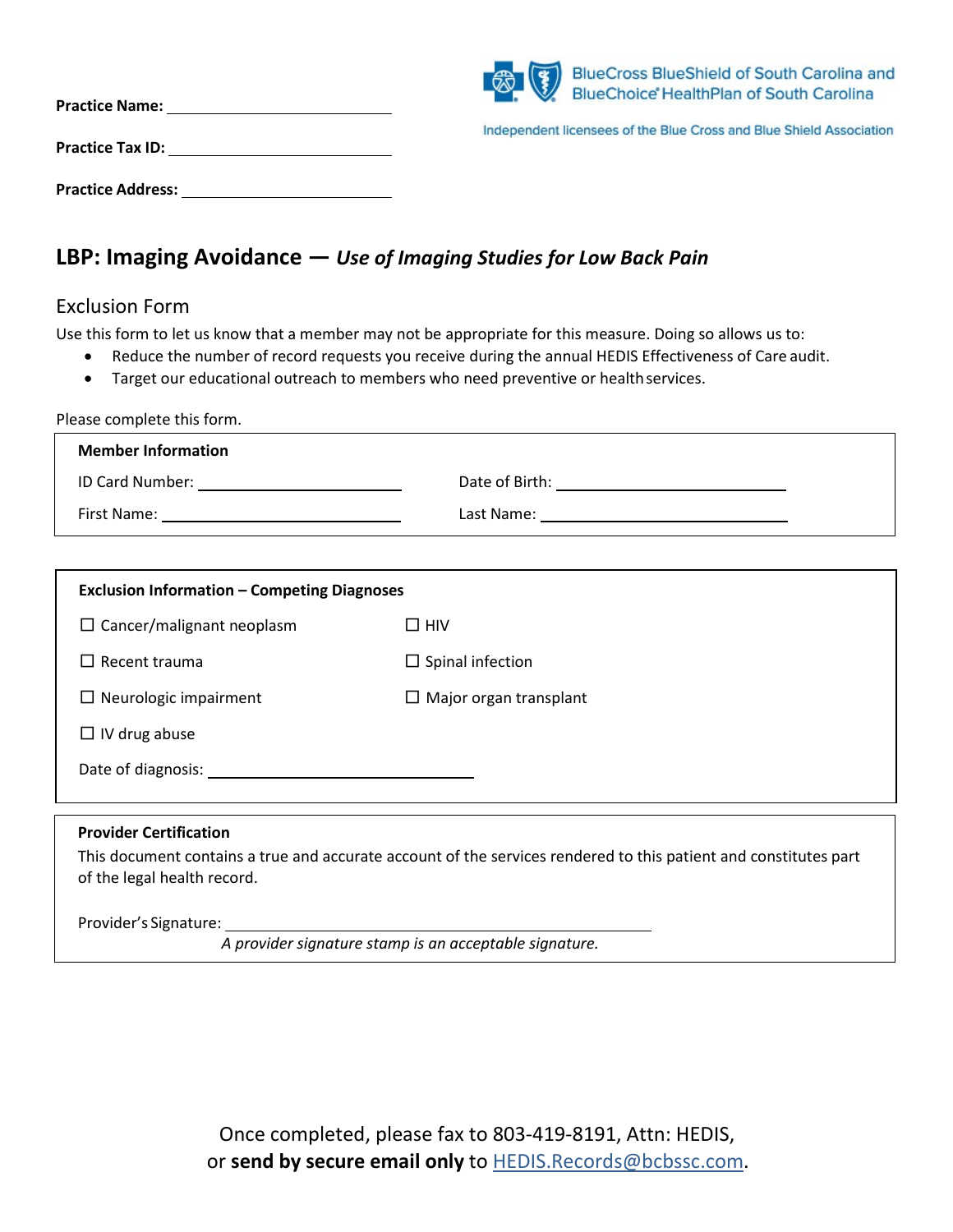| <b>Practice Name:</b>    | BlueCross BlueShield of South Carolina and<br>BlueChoice HealthPlan of South Carolina<br>BlueChoice <sup>®</sup> HealthPlan of South Carolina |
|--------------------------|-----------------------------------------------------------------------------------------------------------------------------------------------|
| <b>Practice Tax ID:</b>  | Independent licensees of the Blue Cross and Blue Shield Association                                                                           |
| <b>Practice Address:</b> |                                                                                                                                               |

# **PPC: Prenatal and Postpartum Care**

## Compliance Form

Use this form to let us know about any care opportunities you may have closed for this measure. Doing so allows us to:

- Reduce the number of record requests you receive during the annual HEDIS Effectiveness of Care audit.
- Target our educational outreach to members who need preventive or healthservices.

Please complete this form.

| <b>Member Information</b>                      |  |
|------------------------------------------------|--|
| ID Card Number: <u>_______________________</u> |  |
|                                                |  |
|                                                |  |

| <b>Compliance Information</b>             |               |                                    |
|-------------------------------------------|---------------|------------------------------------|
| Provider Type: $\square$ PCP              | $\Box$ OB-GYN | Pregnancy diagnosis date:          |
| Prenatal visit date: ____________________ |               | EDD/EDC date: ____________________ |
| Postpartum visit date:                    |               |                                    |

| <b>Provider Certification</b>                                                                                                                   |
|-------------------------------------------------------------------------------------------------------------------------------------------------|
| This document contains a true and accurate account of the services rendered to this patient and constitutes part<br>of the legal health record. |
| Provider's Signature:<br>A provider cianature stamp is an accontable signature.                                                                 |

*A provider signature stamp is an acceptable signature.*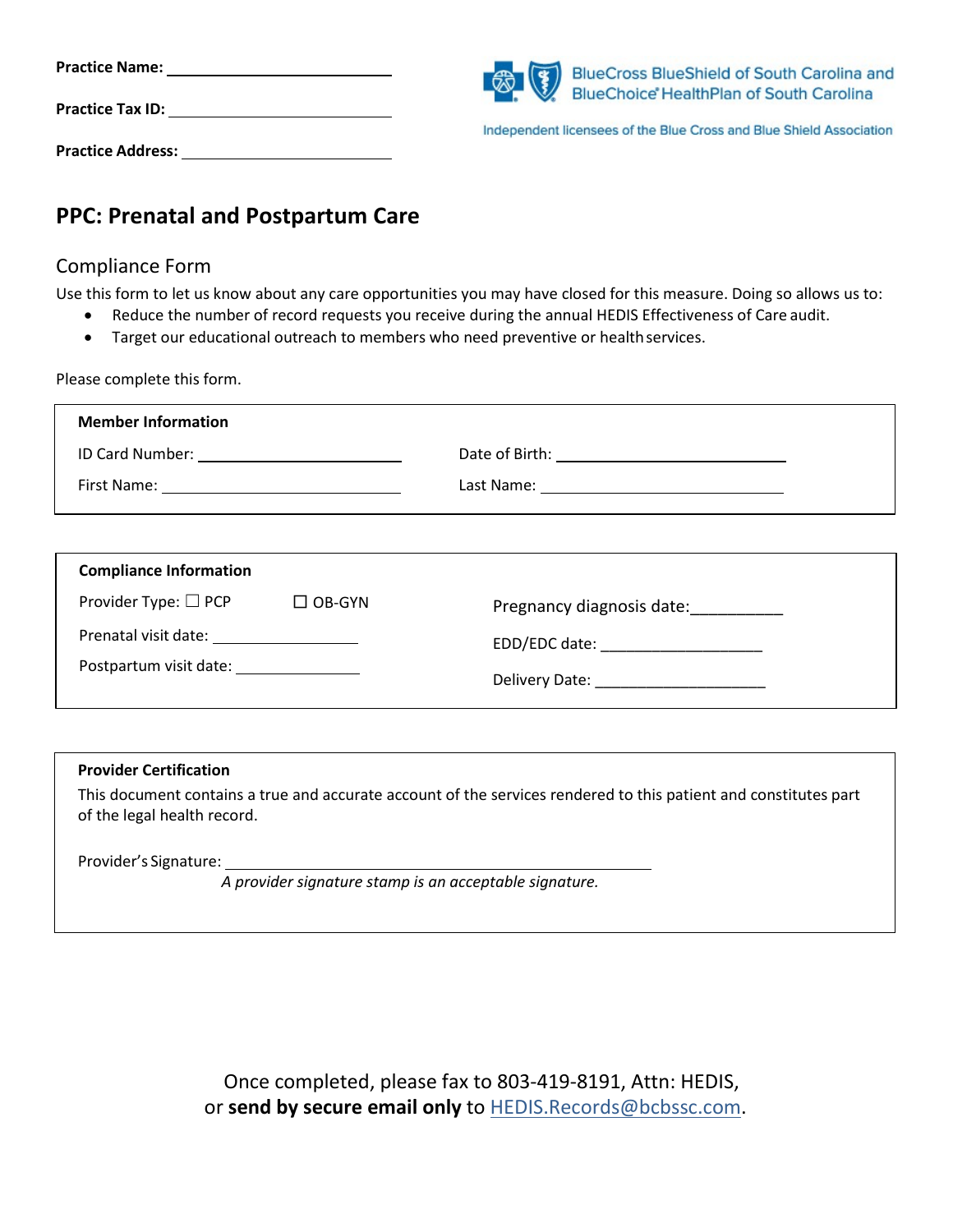| <b>Practice Name:</b>    | BlueCross BlueShield of South Carolina and<br>BlueChoice HealthPlan of South Carolina |
|--------------------------|---------------------------------------------------------------------------------------|
| <b>Practice Tax ID:</b>  | Independent licensees of the Blue Cross and Blue Shield Association                   |
| <b>Practice Address:</b> |                                                                                       |

# **W30: Well-Child Visits in the First 30 Months of Life**

## Compliance Form

Use this form to let us know about any care opportunities you may have closed for this measure. Doing so allows us to:

- Reduce the number of record requests you receive during the annual HEDIS Effectiveness of Care audit.
- Target our educational outreach to members who need preventive or health services.

| ID Card Number: ____________________________                                                                                                                                                                                                                                 |
|------------------------------------------------------------------------------------------------------------------------------------------------------------------------------------------------------------------------------------------------------------------------------|
|                                                                                                                                                                                                                                                                              |
|                                                                                                                                                                                                                                                                              |
| Well-Child Visits in the First 15 Months of Life                                                                                                                                                                                                                             |
|                                                                                                                                                                                                                                                                              |
|                                                                                                                                                                                                                                                                              |
|                                                                                                                                                                                                                                                                              |
| You are certifying the dates documented were with a primary care physician (PCP) and included ALL of the<br>following components: health history, physical developmental history, mental developmental history, physical<br>exam and health education/anticipatory quidance. |
|                                                                                                                                                                                                                                                                              |
|                                                                                                                                                                                                                                                                              |

**Well-Child Visits in the 15th Month of Life Through the 30th Month of Life**

Visit date #1: Visit date #2: \_\_\_

*You are certifying the dates documented were with a primary care physician (PCP) and included ALL of the following components: health history, physical developmental history, mental developmental history, physical exam and health education/anticipatory guidance.* 

#### **Provider Certification**

This document contains a true and accurate account of the services rendered to this patient and constitutes part of the legal health record.

Provider's Signature:

*A provider signature stamp is an acceptable signature.*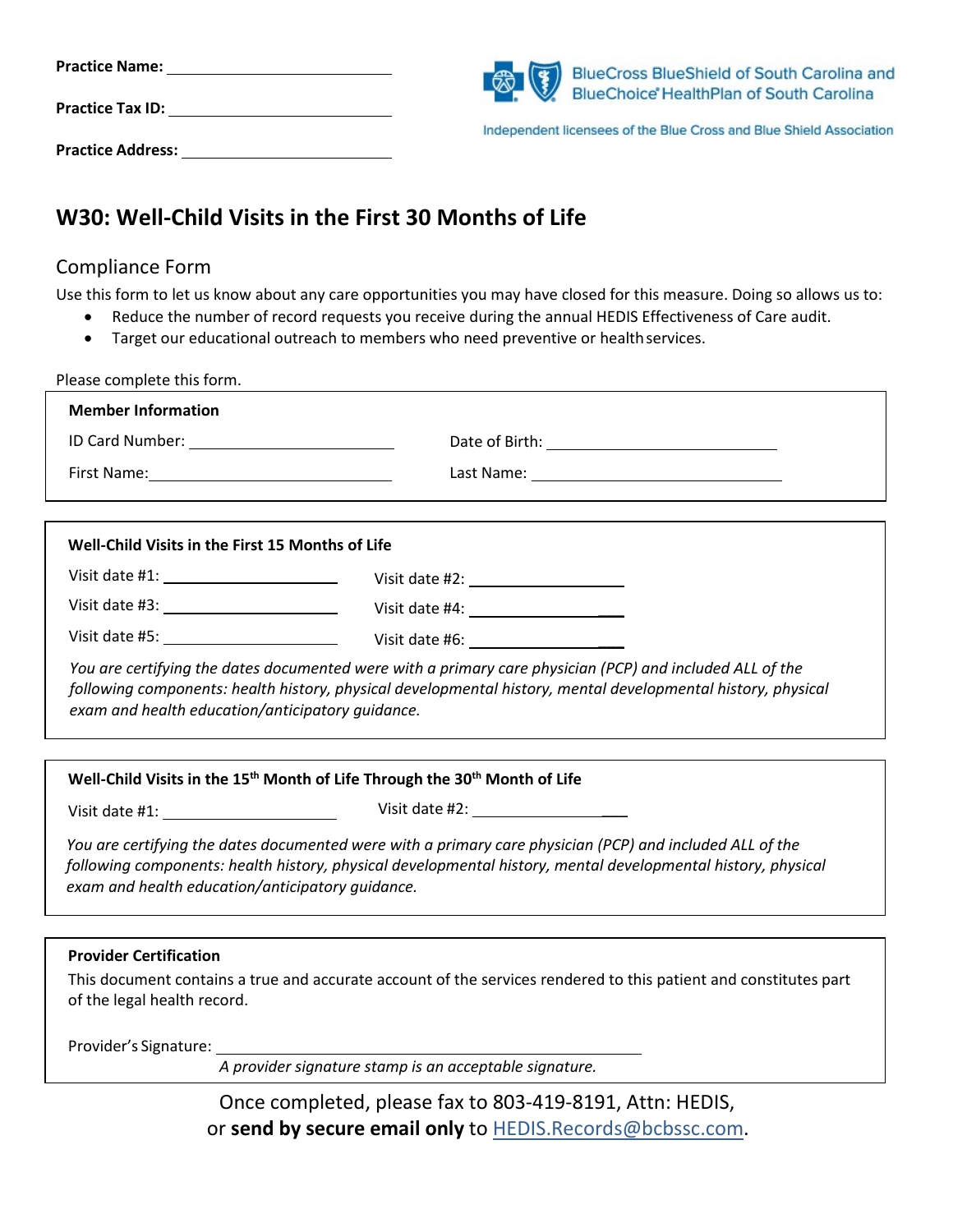| <b>Practice Name:</b>    | BlueCross BlueShield of South Carolina and<br>BlueChoice HealthPlan of South Carolina |
|--------------------------|---------------------------------------------------------------------------------------|
| <b>Practice Tax ID:</b>  | Independent licensees of the Blue Cross and Blue Shield Association                   |
| <b>Practice Address:</b> |                                                                                       |

# **WCC: Weight Assessment and Counseling for Nutrition and Physical Activity for Children/Adolescents**

## Compliance Form

Use this form to let us know about any care opportunities you may have closed for this measure. Doing so allows us to:

- Reduce the number of record requests you receive during the annual HEDIS Effectiveness of Careaudit.
- Target our educational outreach to members who need preventive or health services.

Please complete this form.

| <b>Member Information</b>                                                                  |                                                                                                                  |
|--------------------------------------------------------------------------------------------|------------------------------------------------------------------------------------------------------------------|
|                                                                                            |                                                                                                                  |
|                                                                                            |                                                                                                                  |
|                                                                                            |                                                                                                                  |
| <b>Compliance Information</b>                                                              |                                                                                                                  |
| Nutrition counseling date: ________________________________(Current year)                  |                                                                                                                  |
|                                                                                            |                                                                                                                  |
|                                                                                            |                                                                                                                  |
| Height: $\Box$ in/ $\Box$ cm Weight: $\Box$ $\Box$ lbs/ $\Box$ kg BMI percentile: $\Box$ % | (Must be a distinct number and not a range.)                                                                     |
| <b>Exclusion Information</b>                                                               |                                                                                                                  |
| Date of pregnancy: ___________________________________(Current year only)                  |                                                                                                                  |
|                                                                                            |                                                                                                                  |
| <b>Provider Certification</b>                                                              |                                                                                                                  |
| of the legal health record.                                                                | This document contains a true and accurate account of the services rendered to this patient and constitutes part |
|                                                                                            |                                                                                                                  |
| A provider signature stamp is an acceptable signature.                                     |                                                                                                                  |